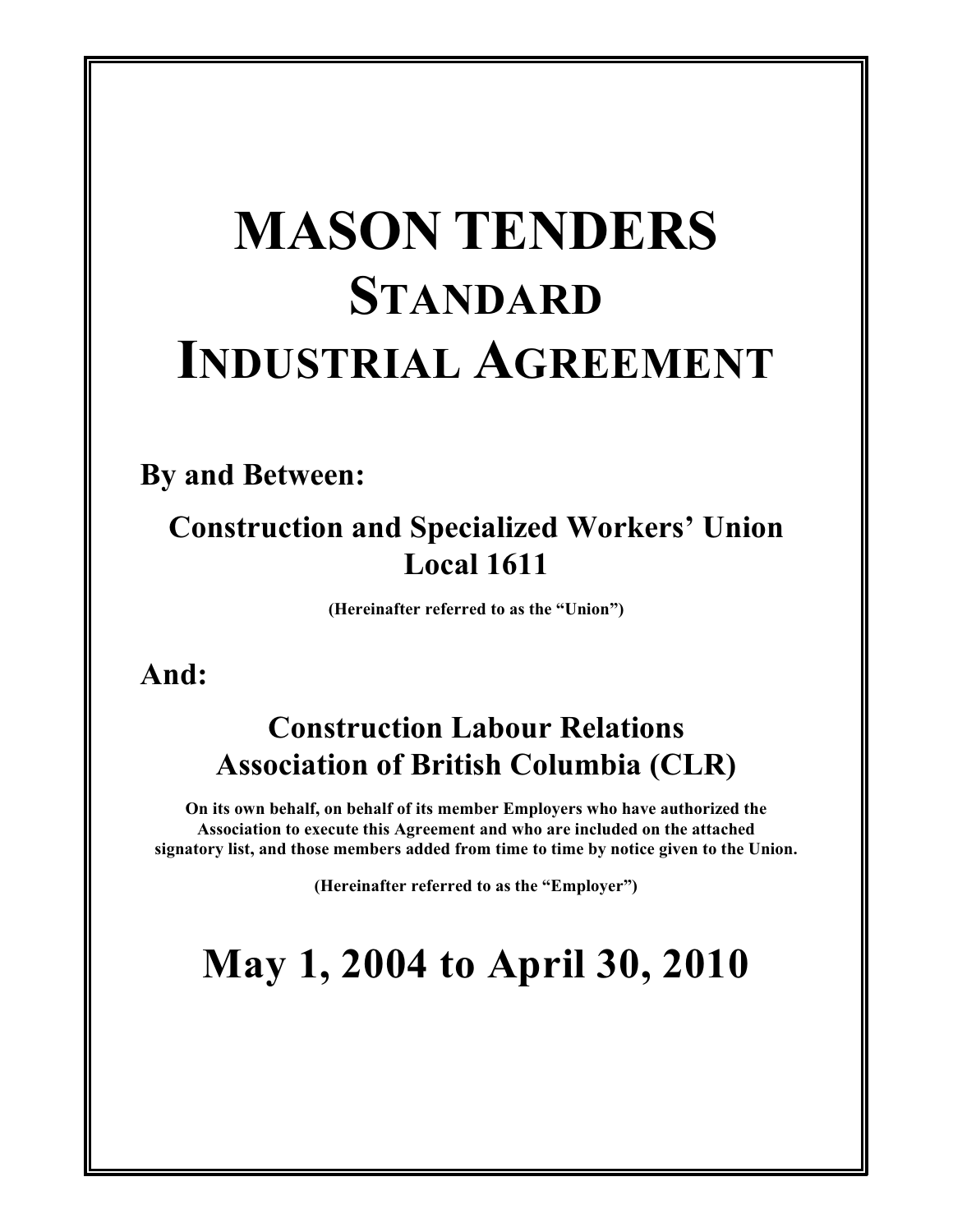### **Table of Contents**

#### **Refer to Appendix "A" for definitions and abbreviations applicable to this Agreement.**

| Article<br>1.000      |                                                                                                      |
|-----------------------|------------------------------------------------------------------------------------------------------|
| Article<br>2.000      |                                                                                                      |
| Article<br>3.000      |                                                                                                      |
| Article<br>4.000      |                                                                                                      |
| Article<br>5.000      |                                                                                                      |
| Article<br>6.000      |                                                                                                      |
| Article<br>7.000      |                                                                                                      |
| Article<br>8.000      |                                                                                                      |
| Article<br>9.000      |                                                                                                      |
| Article 10.000        |                                                                                                      |
| <b>Article 11.000</b> |                                                                                                      |
| <b>Article 12.000</b> |                                                                                                      |
| <b>Article 13.000</b> | Local Travel $\dots\dots\dots\dots\dots\dots\dots\dots\dots\dots\dots\dots\dots\dots\dots\dots\dots$ |
| Article 14.000        |                                                                                                      |
| <b>Article 15.000</b> |                                                                                                      |
| <b>Article 16.000</b> |                                                                                                      |
| <b>Article 17.000</b> |                                                                                                      |
| <b>Article 18.000</b> |                                                                                                      |
|                       |                                                                                                      |
| Schedule "A"          |                                                                                                      |
| Schedule "B"          |                                                                                                      |
| Appendix "A"          |                                                                                                      |
| Appendix "B"          |                                                                                                      |
| Appendix "C"          |                                                                                                      |
| Appendix "D"          |                                                                                                      |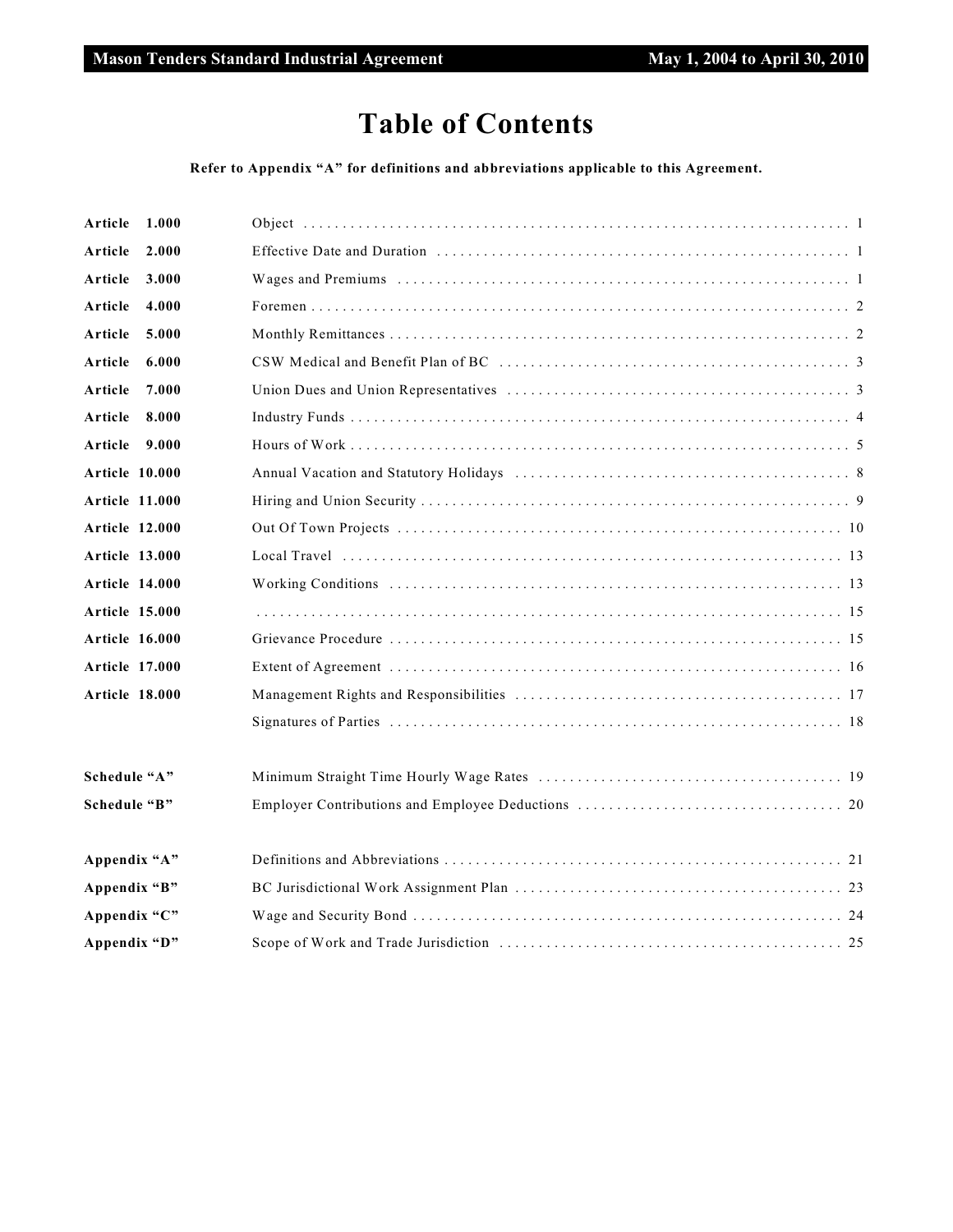#### **ARTICLE 1.000 - OBJECT**

The object of this Agreement shall be to stabilize the industry, elevate the trade, promote peace and harmony between Employers and Employees, facilitate the peaceful adjustment of all disputes and grievances, and prevent strikes, lockouts, waste, expense, and avoidable and unnecessary delays in construction and repair work.

#### **ARTICLE 2.000 - EFFECTIVE DATE AND DURATION**

- **2.100** This Agreement shall be in full force and effect from and including May 1, 2004 to and including April 30, 2010 and shall continue in full force and effect from year to year thereafter, subject to the right of either party to this Agreement within four (4) months and not less than two (2) months immediately preceding the date of April 30, 2010 or immediately preceding the last day of April in any year thereafter by written notice to the other party, require the other party to commence collective bargaining with a view to the conclusion of a renewal or revision of this Agreement or a new Agreement.
- **2.200** Should either party give written notice to the other party pursuant hereto, this Agreement shall thereafter continue in full force and effect until the Union shall give notice of strike, or the Employer shall give notice of lockout, or the parties shall conclude a renewal or revision of this Agreement, or a new Collective Agreement.
- **2.300** The operation of Sections 50(2) and 50(3) of the Labour Relations Code of British Columbia are hereby excluded.
- **2.400** All matters not governed by a specific date of application within this Agreement shall become effective on the date on which this Agreement was ratified by the parties (i.e. August 14, 2006).

#### **ARTICLE 3.000 - WAGES AND PREMIUMS**

#### **3.100 Wages**

#### **3.101 Wage Schedules**

The schedule of minimum straight time hourly wage rates provided for within Schedule "A" shall apply to all projects governed by this Agreement.

#### **3.102 Payment of Wages**

- **(a)** The Employer shall, at least once each week, pay to each Employee all monies (i.e. wages, premiums, annual vacation pay, statutory holiday pay, etc.) earned by the Employee to a day not more than five (5) working days prior to the date of payment. Where practical, wages shall be paid on the project during working hours. Pay cheques shall be negotiable, without charge, in the city, town or area in which the project is located.
- **(b)** The Employer shall provide a separate or detachable itemized statement with each pay, clearly showing the number of hours at straight time rates and at overtime rates, for each classification worked and the total deductions from the amount earned.
- **(c)** In the event that an Employee ceases to be an Employee of the Employer, for any reason, the Employer shall pay such Employee all monies (i.e. wages, premiums, annual vacation pay, statutory holiday pay, etc.) which are owing at time of discharge on the project. Alternatively, the Employer shall make arrangements whereby the Employee's cheque and Record of Employment are delivered via mail, with a postmark no later than the Monday immediately following the discharge date. Refer also to Article 9.101 (d).
- **(d)** Any Employee(s) who requires off site medical attention and does not return to the project, or when a qualified industrial first aid attendant recommends rest for the remainder of the shift, shall be paid for the full shift.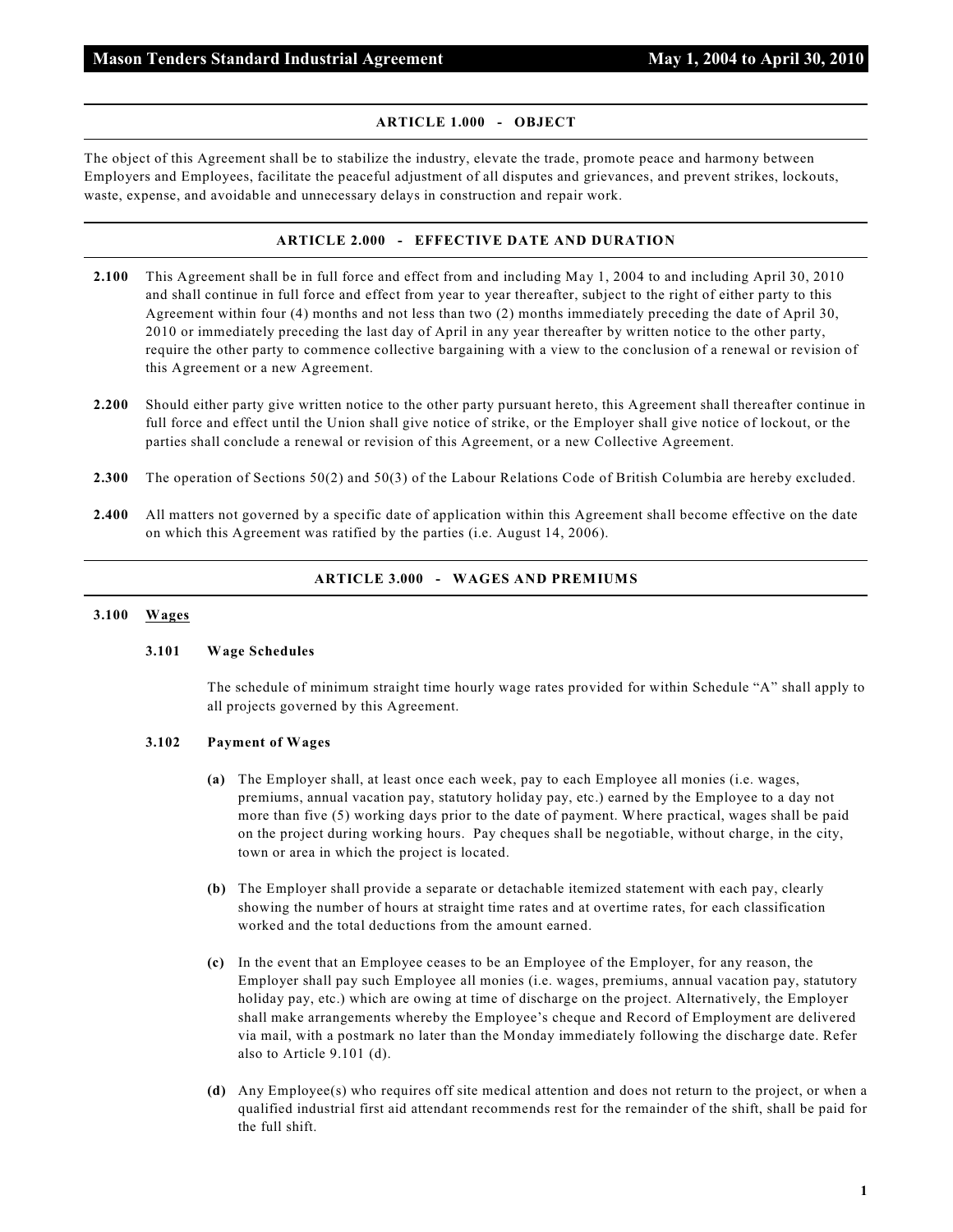#### **3.200 Premiums**

#### **3.201 Height Pay Premium**

Any Employee who is required to work any portion of a shift on hanging scaffolds at a height of more than fifty (50) feet from the ground on the exterior of a structure or vessel, or more than fifty (50) feet from the floor or bottom in the interior of a structure or vessel, shall be paid a premium of twenty five cents (\$0.25) per hour worked above such Employee's otherwise applicable straight time hourly wage rate for the entire shift. Notwithstanding the foregoing, such premium shall not apply to full width suspended scaffolds with proper guard rails.

#### **3.202 Underground Premium**

Any Employee who is required to work underground shall be paid 110% of the otherwise applicable minimum straight time or overtime hourly wage rate. Notwithstanding the foregoing, such premium shall not apply on work performed in basements of buildings or in open ditches.

#### **3.203 Acid Proof and Refractory Premium**

Any Employee who performs acid proof or refractory work shall be paid a premium of twenty-five cents (\$0.25) per hour worked above such Employee's otherwise applicable straight time hourly wage rate. Notwithstanding the foregoing, such premium shall not be applicable on work related to the linings of fireplaces, and/or chimneys in houses, apartments, schools, office buildings, churches and hospitals.

#### **ARTICLE 4.000 - FOREMEN**

A Foreman shall be defined as an Experienced Mason Tender who is designated by the Employer to routinely issue orders and/or provide direction to Employees. Where three (3) or more mason tenders are employed, one (1) shall be appointed by the Employer as a Foreman. The minimum straight time hourly wage rate for a Foreman shall be 115% of the applicable Experienced Mason Tender minimum straight time hourly wage rate on the project.

#### **ARTICLE 5.000 - MONTHLY REMITTANCES**

The timely remittance of Employer contributions and Employee deductions required in accordance with this Agreement is essential for the protection of the Employees and other beneficiaries.

#### **5.100 General Provisions**

- **5.101** The Employer shall remit all Employer contributions and Employee deductions required under the terms of this Agreement, on behalf of those Employees working under the terms of this Agreement. Refer also to Schedule "B".
- **5.102** Such Employer remittance shall:
	- **(a)** be made by a single payment, payable to CSW Medical and Benefit Plan of BC, inclusive of all obligations arising from hours up to the close of the Employer's payroll ending closest to the last day of the preceding calendar month, and
	- **(b)** be accompanied by a correctly completed Remittance Report Form, and
	- **(c)** be received by the Union not later than the fifteenth (15th) day of the month following that for which such payments are payable.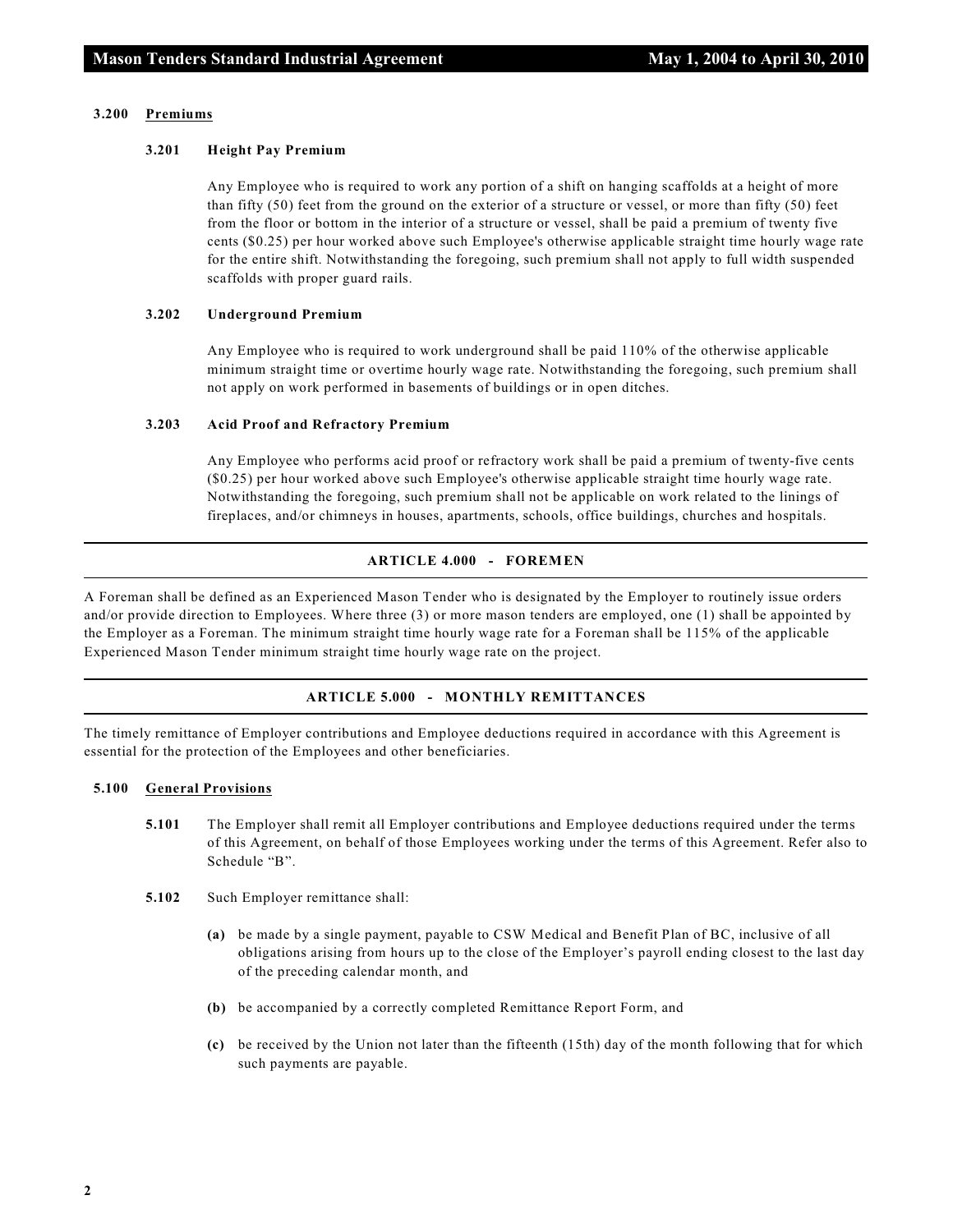#### **5.200 "Nil" Remittance Report**

The Employer shall submit a "Nil" remittance report if such Employer had employed no Employees during the period for which payments would otherwise have been payable. Notwithstanding the foregoing, the Employer shall not be required to submit a "Nil" remittance report for a period in which no Employees had been employed, if the Union has been notified, in writing, that such Employer is no longer in business.

#### **5.300 Delinquent Remittance**

- **5.301** In the event the Employer fails to remit Employer contributions and Employee deductions in the manner set forth in Article 5.000, such Employer shall be deemed to be delinquent and the Union shall notify the Employer accordingly, in writing.
- **5.302** A meeting between the Union and the Employer shall take place within three (3) working days of the Employer receiving a notice of delinquent payment from the Union.
- **5.303** In the event the matter is not resolved as a result of the meeting between the Union and Employer, the Union may, at its sole discretion, thereafter require payment by the Employer of all monies (wages, annual vacation and statutory holiday pay, Employer contributions, etc.) owing on a daily, weekly or bi-weekly basis. Alternatively, the Union may, at its sole discretion, also impose a ten percent (10%) penalty of the amount of the delinquent payment, and/or withdraw its members from the Employer's project(s). Any/all such action by the Union shall not contravene the terms of this Agreement.

#### **5.400 Remittance Report Forms**

The Union shall supply Employers with the Remittance Report Forms, and the Union shall bear the cost of producing such forms except in accordance with Articles 8.100 and 8.404.

#### **ARTICLE 6.000 - CSW MEDICAL AND BENEFIT PLAN OF BC**

#### **6.100 Contribution Amount**

The Employer shall contribute the required amount to the CSW Medical and Benefit Plan of BC in the manner set forth in Article 5.000. The required amount, and the effective date applicable thereto, shall be as stipulated within Schedule "B".

#### **6.200 Distribution of Contributions**

The Employer contribution to the CSW Medical and Benefit Plan of BC shall be distributed, at the sole discretion of the Union, between the Health and Welfare Plan component and the Pension Plan component. CLR shall be advised, in writing, prior to any/every change in distribution.

#### **ARTICLE 7.000 - UNION DUES AND UNION REPRESENTATIVES**

#### **7.100 Union Dues**

The Employer shall deduct Union Dues of such amount(s) as the Union directs, on a monthly, weekly and/or hourly basis, and shall forward such deductions in the manner set forth in Article 5.000. Notwithstanding the foregoing, the Union shall provide the Employer with not less than thirty (30) days written notice of a change in the Union Dues deduction amount(s). Refer also to Schedule "B".

#### **7.200 Union Representatives**

**7.201** Union representatives, in the carrying out of their regular duties, shall be permitted access to a project during the meal period(s), but at any other time shall first be required to notify the Employer.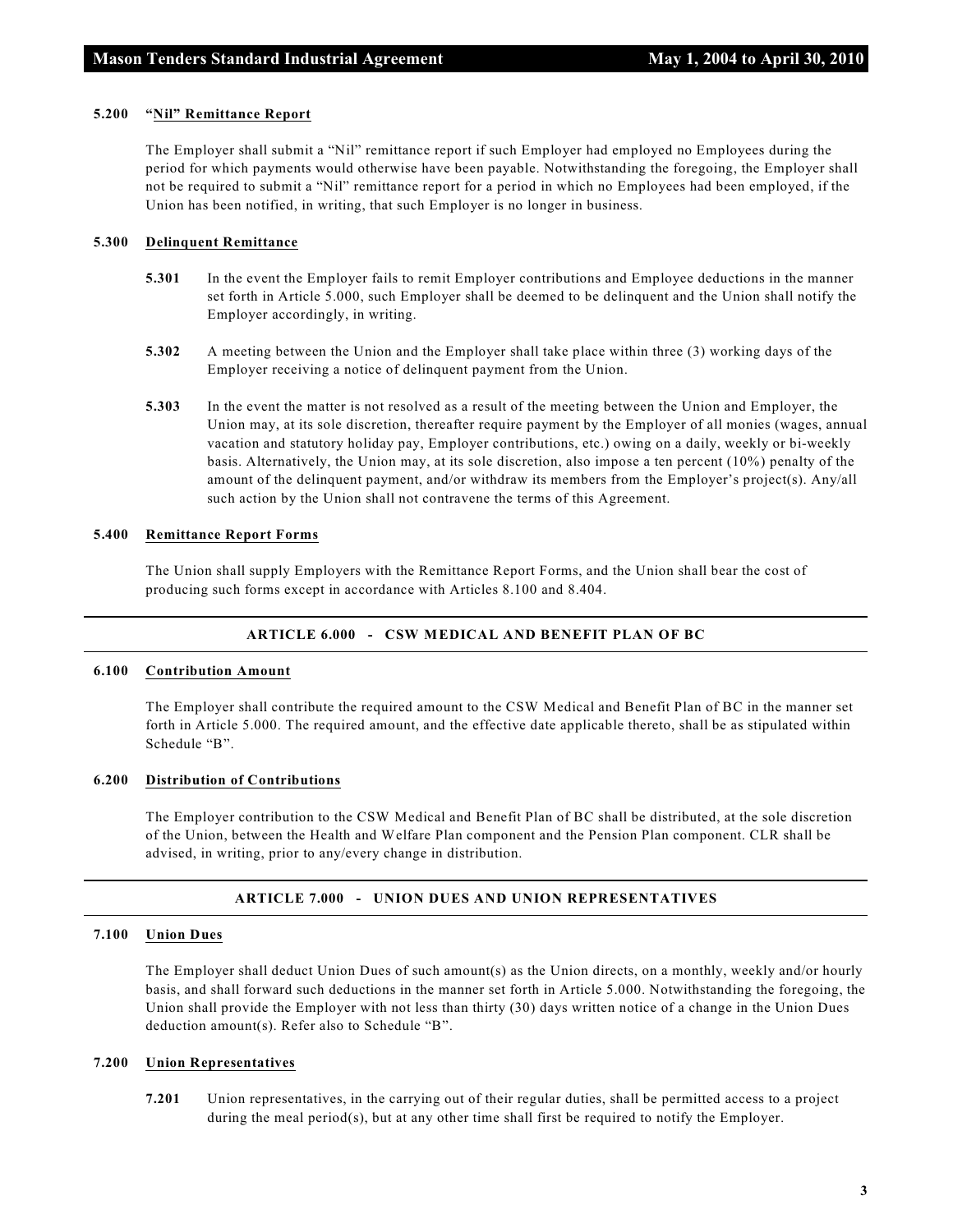- **7.202 (a)** Job Stewards shall be recognized on all projects and they shall not be discriminated against. The Union shall notify the Employer, in writing, of the name of the Job Steward and any subsequent change thereto.
	- **(b)** It shall be the intent of this Agreement that the Job Steward shall be the last Employee transferred or laid off with the exception of the Foreman, unless the Employer has just cause for dismissal.
- **7.203** The Employer shall allow time off work, without pay, for any Employee who is serving on a Union committee or for purposes of serving as a Union delegate to any conference or function, provided that this can be accomplished without cost to the Employer. Any Employee who acts within the scope of the foregoing shall not lose his/her job or be discriminated against for so acting.

#### **ARTICLE 8.000 - INDUSTRY FUNDS**

#### **8.100 MCA of BC Fund**

The Employer shall contribute fifty cents (\$0.50) per hour earned plus forty-five dollars (\$45.00) per month to the MCA of BC Fund in the manner set forth in Article 5.000. Notwithstanding the foregoing, the MCA of BC may alter either the hourly and/or monthly contribution amount by providing the Union with sixty (60) calendar days written notice of their intention to do so. Any cost incurred by the Union during the term of this Agreement as a direct result of having to change the Remittance Report Form due to an increase/decrease in the MCA of BC Fund contribution amount(s) shall be borne by the MCA of BC.

#### **8.200 CSW Training Society Fund**

The Employer shall contribute thirty-five cents (\$0.35) per hour earned to the CSW Training Society Fund in the manner set forth in Article 5.000.

#### **8.300 BC Labourers Advancement Fund**

The Employer shall contribute the required amount to the BC Labourers Advancement Fund in the manner set forth in Article 5.000. The required amount, and the effective date applicable thereto, shall be as stipulated within Schedule "B".

#### **8.400 Contract Administration Fund**

- **8.401** The Employer shall contribute thirteen cents (\$0.13) per hour earned, inclusive of GST, to the Contract Administration Fund in the manner set forth in Article 5.000. CLR may alter this amount by providing the Union with sixty (60) calendar days' written notice.
- **8.402** The Union shall collect and forward to CLR, without exception, all monies designated for the Contract Administration Fund and received in accordance with the Remittance Report Form. Such payment to CLR shall be made by the Union not later than the last day of the month in which such amount was received and shall be accompanied with a summary report that provides hours of work and fund remittances by each Employer working under this Agreement.
- **8.403** A designated representative of CLR may inspect, upon appointment, the receipts and records of the Union related to the Contract Administration Fund.
- **8.404** Any cost incurred by the CSW Medical and Benefit Plan of BC with respect to having to change the Remittance Report Form, as a direct result of a change in the Contract Administration Fund contribution amount shall be borne by CLR.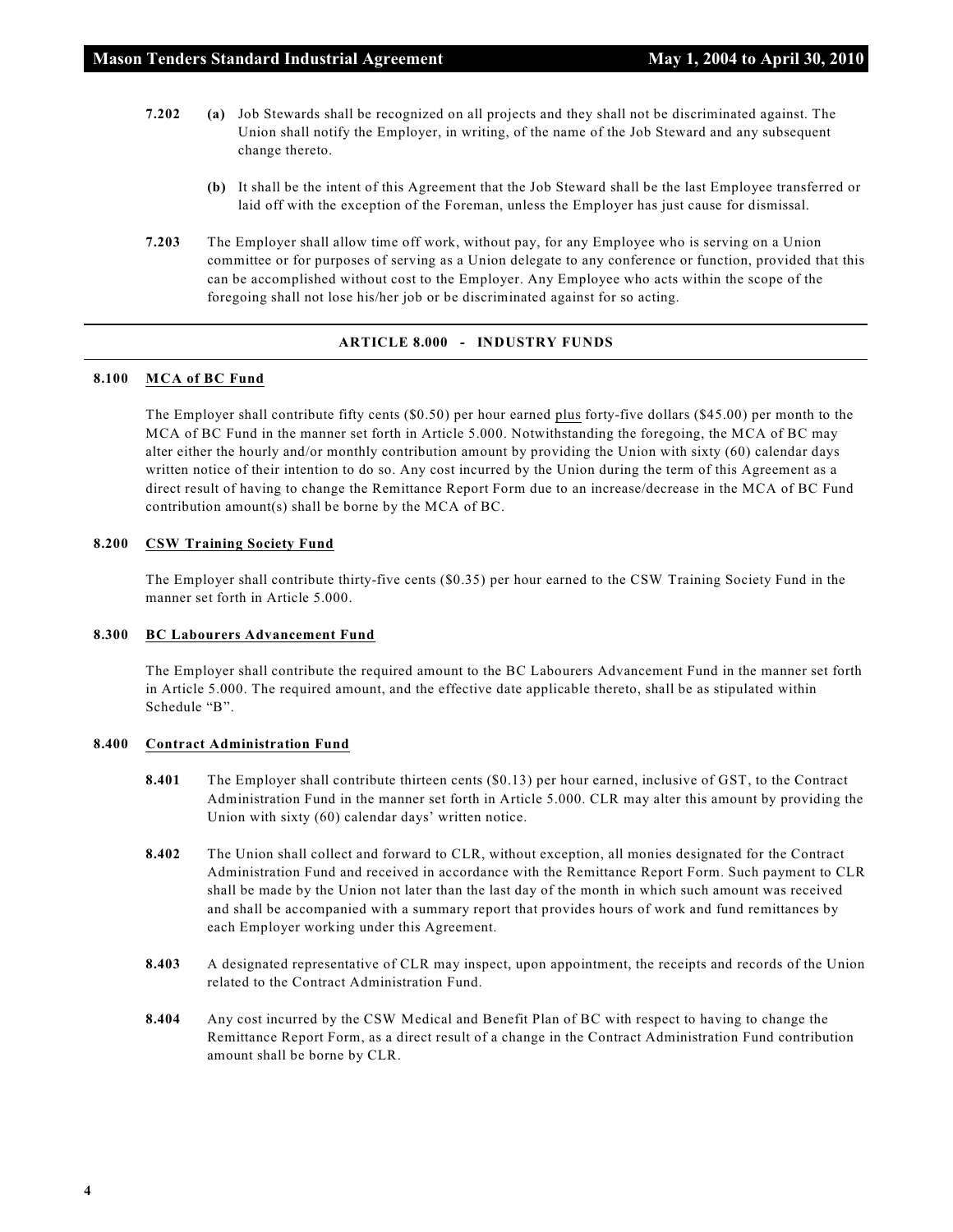#### **8.500 Trade Union Council Funds**

#### **8.501 BCYT Fund**

The Employer shall contribute ten cents (\$0.10) per hour earned to the BCYT Fund in the manner set forth in Article 5.000.

#### **8.502 BCBCBTU Fund**

The Employer shall contribute one cent (\$0.01) per hour earned to the BCBCBTU Fund in the manner set forth in Article 5.000. Notwithstanding the foregoing, such contribution shall continue only for as long as the Bargaining Council structure continues to exist pursuant to the *Labour Relations Code*.

#### **8.600 Rehabilitation Plan Fund**

The Employer shall contribute two cents (\$0.02) per hour earned to the BC Construction Industry Rehabilitation Plan Fund in the manner set forth in Article 5.000.

#### **8.700 Jurisdictional Assignment Plan**

- **8.701** The Employer shall contribute one cent (\$0.01) per hour earned to the Jurisdictional Assignment Plan Fund in the manner set forth in Article 5.000.
- **8.702** Refer also to Appendix "B".

#### **ARTICLE 9.000 - HOURS OF WORK**

#### **9.100 Shifts**

#### **9.101 Starting and Stopping**

- **(a)** Notwithstanding any/all contrary provisions of this Agreement, the scheduled start time of any shift may be varied by up to one (1) hour earlier or later at the discretion of the Employer.
- **(b)** Employees shall be at the work place and ready to start work at the designated starting time, except as may otherwise be provided by this Agreement.
- **(c)** A five (5) minute pick-up shall be allowed prior to end of shift.
- **(d)** The Employer shall provide an Employee with one (1) hours notice of termination of employment, or one hours pay in lieu thereof.

#### **9.102 Day Shift**

The regular work day shall be eight (8) hours between the hours of 7:30 am and 4:00 pm, with a one-half  $\binom{1}{2}$  hour mid-shift lunch break. The regular work week shall be five (5) days, forty (40) hours, between 7:30 am Monday and 4:00 pm Friday.

#### **9.103 Afternoon and Night Shift**

The Employer may schedule an afternoon and/or night shift if/as required. Two (2) consecutive days shall be necessary to constitute an afternoon shift and three (3) consecutive days shall be necessary to constitute a night shift. It shall not be necessary for there to be a day shift in order for there to be an afternoon and/or a night shift.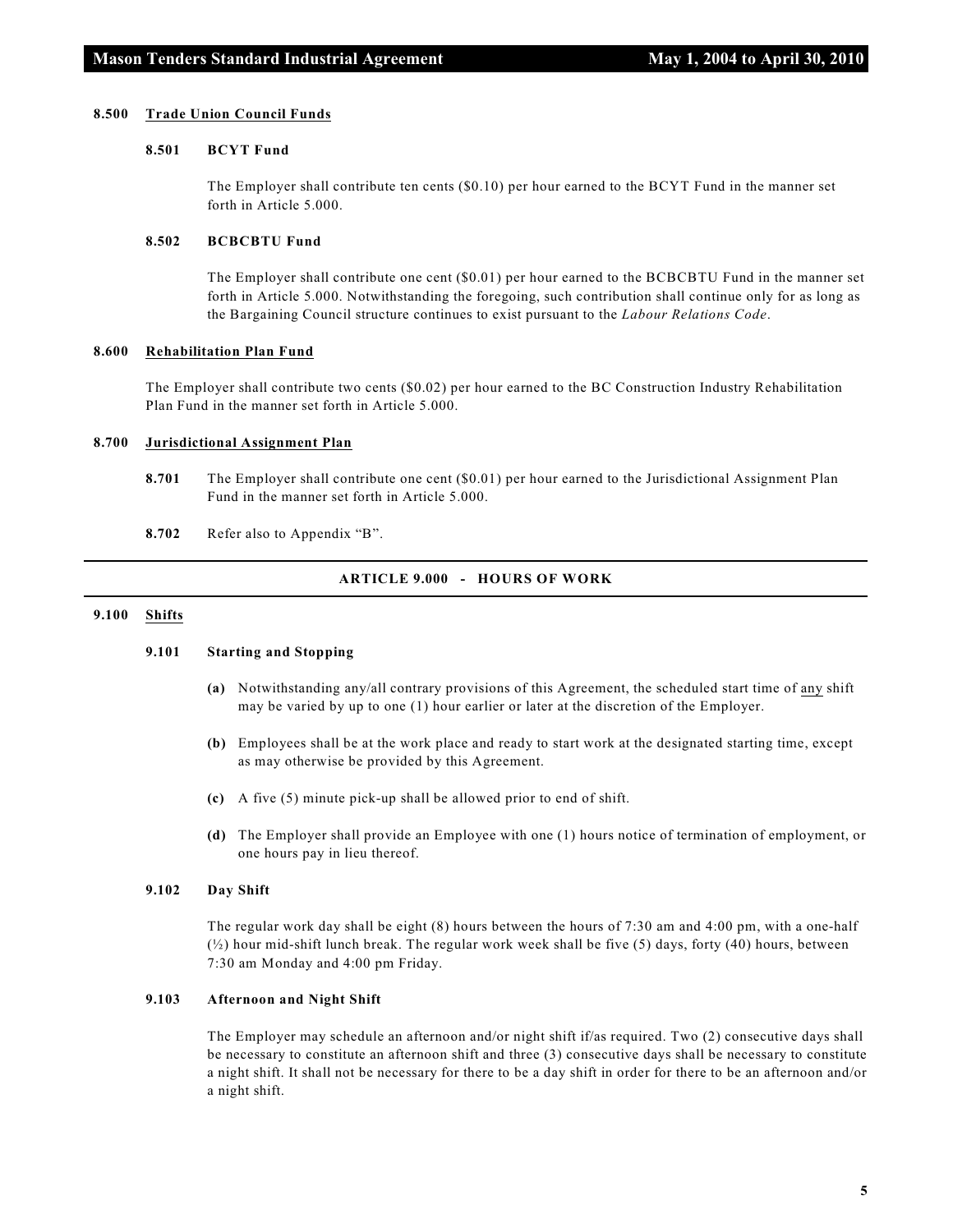#### **9.104 Shift Premiums**

The Employer shall pay a shift premium over and above the otherwise applicable minimum straight time hourly wage rate to any Journeyperson who is employed on an afternoon or night shift. Such shift premium shall be paid in accordance with the following schedule.

| Day Shift:       | No shift premium.                                                                                                                                                                                                                                                            |
|------------------|------------------------------------------------------------------------------------------------------------------------------------------------------------------------------------------------------------------------------------------------------------------------------|
| Afternoon Shift: | Six dollars $(\$6.00)$ per hour worked on any shift which commences between 3:30 pm<br>and 8:30 pm. Second and subsequent meal breaks are not considered to be hours<br>worked. (Note: holiday pay is payable on this premium, but no overtime premium<br>shall apply.)      |
| Night Shift:     | Six dollars (\$6.00) per hour worked on any shift which commences between 8:30 pm<br>and before 1:01 am. Second and subsequent meal breaks are not considered to be<br>hours worked. (Note: holiday pay is payable on this premium, but no overtime<br>premium shall apply.) |

Notwithstanding any contrary interpretation of the foregoing schedule, a shift commencing at 3:30 pm shall be deemed to be an afternoon shift and a shift commencing at 8:30 pm shall be deemed to be a night shift. Overtime on afternoon and night shifts shall be payable for all hours of work performed in excess of eight (8) hours per shift.

#### **9.200 Compressed Work Week**

A compressed work week may be established by the Employer. The terms and conditions of such compressed work week shall be as follows and shall supercede any/all contrary provisions of the Agreement.

#### **9.201 Hours of Work**

- **(a)** Ten (10) straight time hours (7:30 am to 6:00 pm, inclusive of a meal break) shall constitute the compressed work week day shift. Forty (40) straight time hours, Monday through Thursday inclusive, or Tuesday through Friday inclusive, shall constitute the regular work week.
- **(b)** Ten (10) straight time hours (6:00 pm to 4:30 am, inclusive of a meal break) shall constitute the compressed work week afternoon shift. Forty (40) straight time hours, Monday through Thursday inclusive, or Tuesday through Friday inclusive, shall constitute the regular work week. The applicable shift premium shall apply.
- **(c)** Notwithstanding Articles 9.201 (a) and (b), the scheduled start time of the shift may be varied by up to one (1) hour earlier or later at the discretion of the Employer.

#### **9.202 Overtime**

- **(a)** The first ten (10) hours of overtime worked on the Friday of a Monday through Thursday compressed work week, or on the Monday of a Tuesday through Friday compressed work week, shall be payable at one and one-half  $(1/2)$  times the otherwise applicable minimum straight time hourly wage rate.
- **(b)** All other overtime hours, including all hours worked in excess of ten (10) hours per day, and all hours worked on Saturdays, Sundays and statutory holidays, shall be payable at two (2) times the otherwise applicable straight time hourly wage rate.

#### **9.203 Statutory Holidays**

Unless otherwise mutually agreed upon by the parties,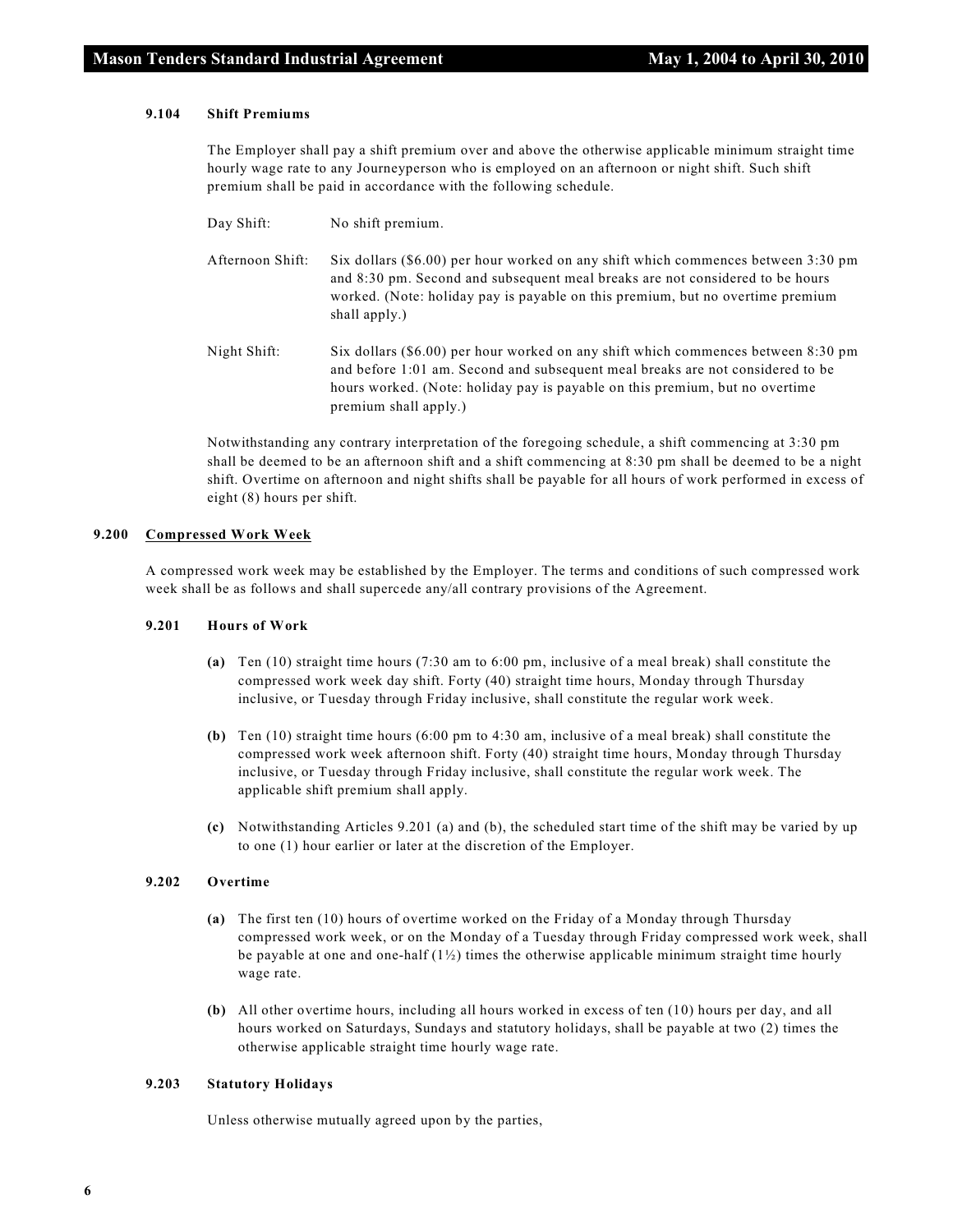- **(a)** when a statutory holiday falls on the Friday of a Monday through Thursday compressed work week, such statutory holiday shall be observed on the Thursday.
- **(b)** when a statutory holiday falls on the Monday of a Tuesday through Friday compressed work week, such statutory holiday shall be observed on the Tuesday.
- **(c)** when a statutory holiday falls on a regular work day of a compressed work week, such statutory holiday shall be observed on such regular work day.

#### **9.300 Call Out Time**

If an Employee does not intend to report for work, such Employee shall be responsible to notify his Employer a minimum of two (2) hours prior to the designated starting time of his shift. Any Union member who consistently disregards this responsibility shall be subject to the discipline of the Union.

#### **9.301 General Conditions**

When an Employee reports for work at the Employer's shop or project site and work is not available for reasons other than inclement weather, such Employee shall be paid two (2) hours at the otherwise applicable minimum straight time or overtime hourly wage rate if work did not commence, or a minimum of four (4) hours if work did commence. The daily travel allowance shall be paid in addition to the foregoing where such allowance is applicable.

#### **9.302 Inclement Weather**

- **(a)** When an Employee reports for work at the Employer's shop or project site and work is not available due to inclement weather, such Employee shall be paid two (2) hours at the otherwise applicable minimum straight time or overtime hourly wage rate, regardless of whether or not work commenced, providing such Employee remains on the project for two (2) hours after the designated starting time of his shift. Notwithstanding the foregoing, an Employee shall not be eligible to receive such payment if such Employee was notified not to report for work a minimum of two (2) hours prior to the designated starting time of his shift.
- **(b)** Notwithstanding any/all contrary provisions of this Agreement, the Employer may utilize Saturday as a "make up" day if an Employee(s) has been unable to work a minimum of forty (40) hours during the work week due to inclement weather. Where a Saturday has been utilized in this manner, the otherwise applicable minimum straight time hourly wage rate shall be payable.

#### **9.400 Overtime**

#### **9.401 Definition**

All work performed before or after the regular working shift (day shift, afternoon shift or night shift) in any one (1) day shall be considered overtime until a break of eight (8) hours occurs, and shall be paid for at the applicable overtime rate. Any Employee required to work before a break of eight (8) hours occurs shall be paid at the applicable overtime rate until such time as a break of eight (8) hours occurs.

#### **9.402 Premiums**

- **(a)** The first two (2) hours of overtime, Monday through Friday, shall be paid at one and one-half (1½) times the otherwise applicable straight time hourly wage rate.
- **(b)** All other overtime, and all overtime on Saturdays, Sundays and Statutory Holidays, shall be paid at two (2) times the otherwise applicable straight time hourly wage rate.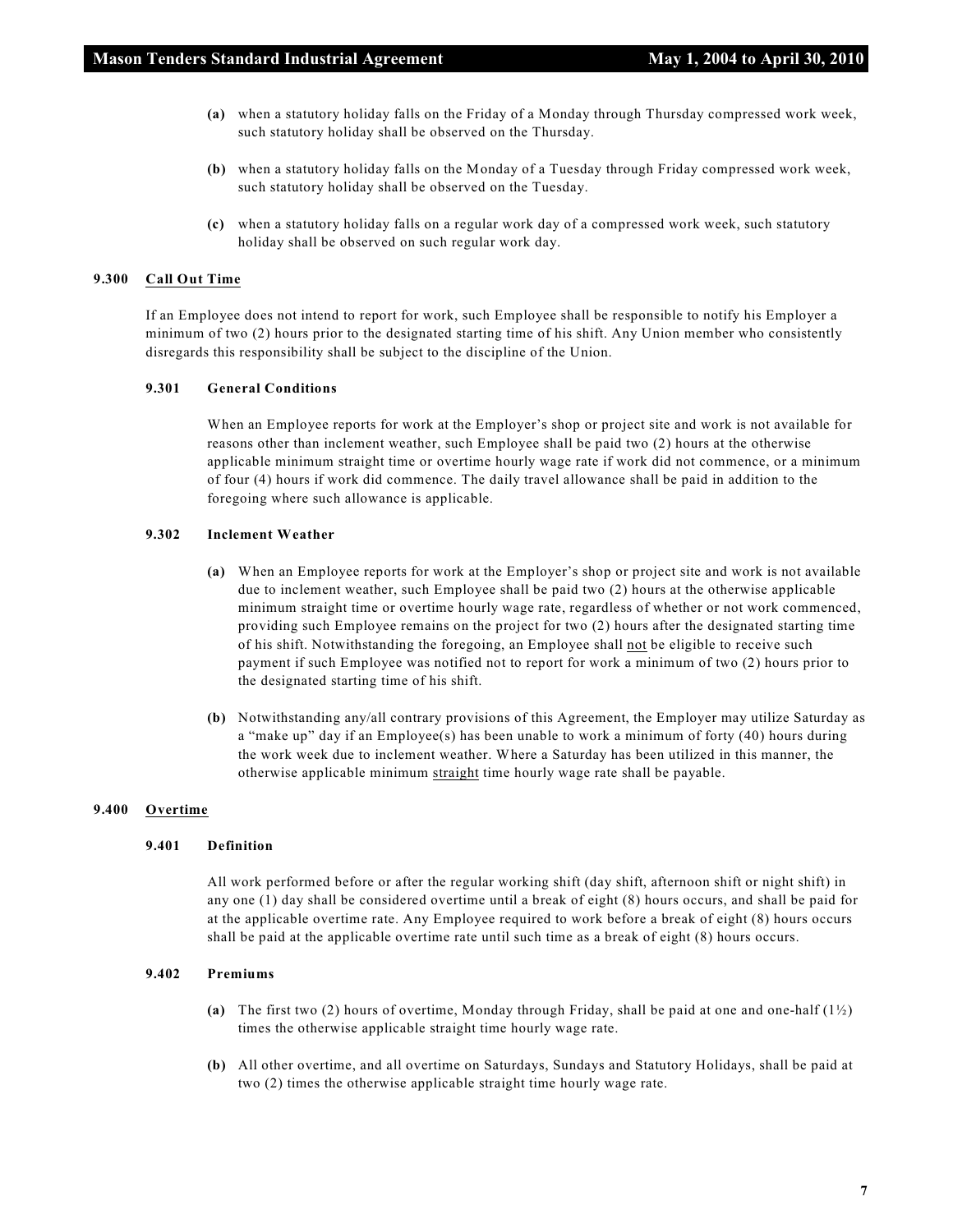#### **9.500 Meal Breaks and Rest Periods**

#### **9.501 Meal Breaks**

- **(a)** A one-half (½) hour meal break shall be provided during each working shift at approximately the middle of such shift. This break shall not be considered as time worked. Notwithstanding the foregoing, a one (1) hour meal break may be implemented on a project(s) if/as appropriate, providing the Union is notified prior to implementation.
- **(b)** If a working shift is to exceed ten (10) hours, a second meal break of one-half  $\left(\frac{1}{2}\right)$  hour shall be provided at the end of eight (8) hours, and at four (4) hour intervals thereafter. The meal shall be a "hot meal", and shall be supplied by the Employer at no cost to the Employee. This break shall be considered as time worked, and shall be paid for at the otherwise applicable minimum straight time hourly wage rate. Notwithstanding the foregoing, in the event the Employer is unable to provide a "hot meal", each Employee shall receive a meal allowance of twenty-five dollars (\$25.00) in lieu thereof.

#### **9.502 Rest Periods**

- **(a)** Two (2) rest periods of ten (10) minutes duration each shall be provided during a scheduled eight (8) hour or nine (9) hour shift. Notwithstanding the foregoing, a third rest period of ten (10) minutes duration shall be provided after eight (8) hours if the shift is subsequently extended beyond eight (8) hours or nine (9) hours up to a maximum of ten (10) hours.
- **(b)** Notwithstanding Article 9.502 (a), only two (2) rest periods shall be provided on a scheduled shift of ten (10) hours, however each such rest period shall be of fifteen (15) minutes duration.
- **(c)** Rest periods shall be taken at a location determined by mutual agreement between the Employer and the Employees.

#### **ARTICLE 10.000 - ANNUAL VACATION AND STATUTORY HOLIDAYS**

#### **10.100 Annual Vacation Pay and Statutory Holiday Pay**

- **10.101** Annual vacation pay of six percent (6%) and statutory holiday pay of six percent (6%) shall be combined in an amount equal to twelve percent (12%). Upon termination, an Employee shall receive all annual vacation pay and statutory holiday pay owing.
- **10.102** Such combined annual vacation pay and statutory holiday pay of twelve percent (12%) shall:
	- **(a)** include any additional statutory holiday(s) which may be declared by the Federal and/or Provincial Government,
	- **(b)** be calculated only on the gross hourly earnings of each Employee regardless of the number of hours worked,
	- **(c)** not be calculated on Employer contributions required in accordance with this Agreement.
	- **(d)** accrue to each Employee's credit, and
	- **(e)** be paid by the Employer every pay period on each Employee's pay cheque.

#### **10.200 Annual Vacation**

An Employee may take up to three (3) weeks of annual vacation in any calendar year. The vacation period shall be arranged by mutual agreement between such Employee and the Employer.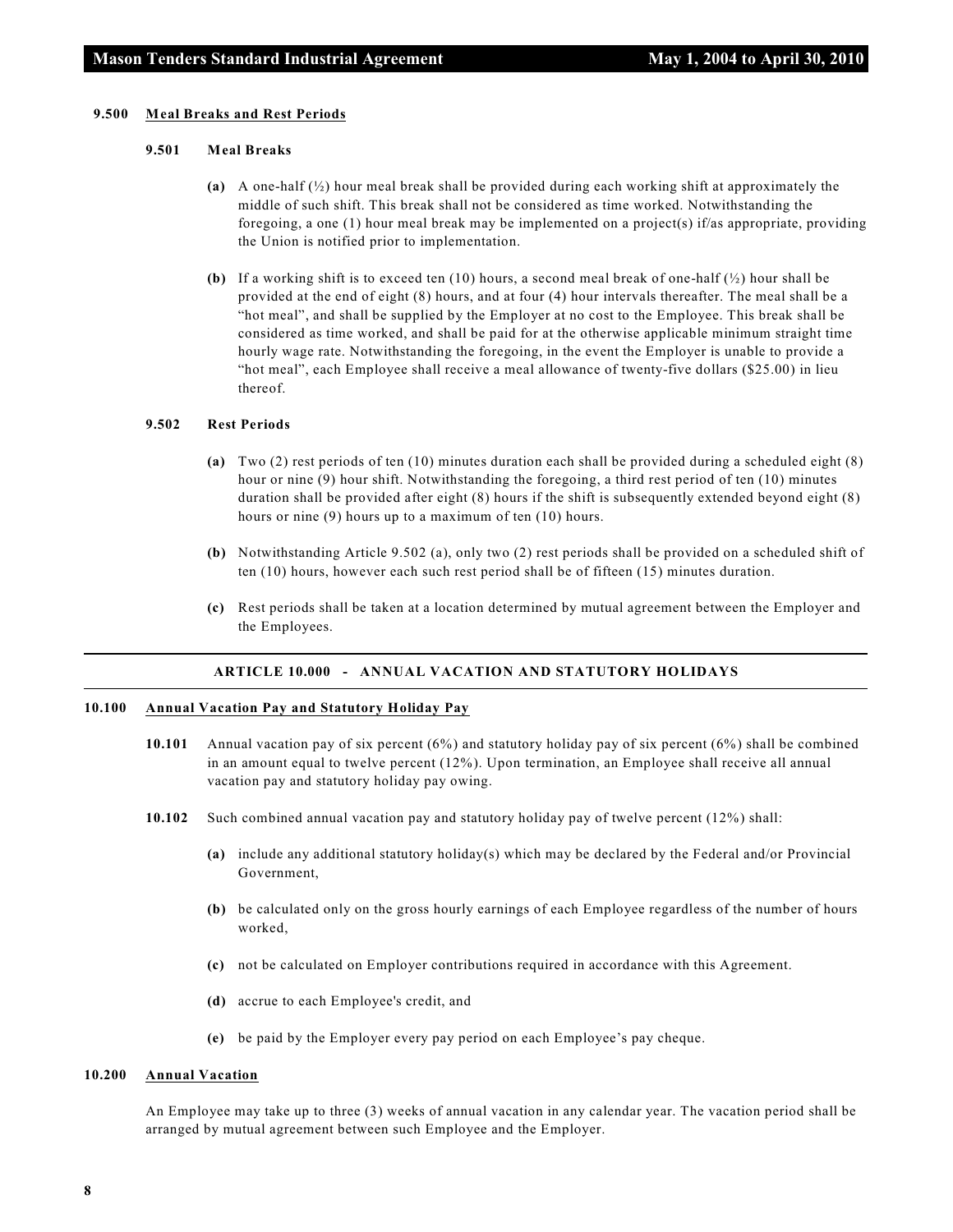#### **10.300 Statutory Holidays**

The following statutory holidays shall apply to work performed in accordance with this Agreement.

- 10.301 New Year's Day, Heritage Day (3<sup>rd</sup> Monday in February), Good Friday, Easter Monday, Victoria Day, Canada Day, Friday preceding BC Day, BC Day, Friday preceding Labour Day, Labour Day, Thanksgiving Day, Remembrance Day, Christmas Day, Boxing Day, and/or any other day so proclaimed by the Federal, Provincial, or Territorial Governments.
- **10.302 (a)** When a statutory holiday falls on a Saturday or Sunday, the following work day(s) shall be observed in place thereof.
	- **(b)** All work performed on statutory holidays, or days observed in place thereof, shall be paid for at two (2) times the otherwise applicable straight time hourly wage rate, in addition to the annual vacation pay and statutory holiday pay provided for in Article 10.100.
	- **(c)** No work shall be performed on Labour Day, and an Employee shall not be discriminated against for refusing to work on Christmas Day.

#### **ARTICLE 11.000 - HIRING AND UNION SECURITY**

#### **11.100 Hiring**

#### **11.101 Name Request**

The Employer shall have the exclusive right to hire one hundred percent (100%) of all Employees required, including Foremen, on a "name request" basis.

#### **11.102 Union Membership**

All Employees must be a member in good standing of the Union. Employees shall present a clearance slip to the Job Steward prior to commencement of work., and such clearance shall include confirmation of the Employee's membership status.

#### **11.103 Layoff**

The Employer shall advise the Job Steward as to the reason for the layoff or discharge of an Employee.

#### **11.104 Qualifications for Dispatch**

- **(a)** The Union shall not dispatch an Employee to a project without first ensuring that such Employee has received the required "confined space entry" training. The Employer shall advise the Union if such training will be required at time of dispatch request.
- **(b)** The Union shall not dispatch an Employee to a project without first directing such Employee to report and remain "clean shaven" where a respirator fit test is required. The Employer shall advise the Union if such a fit test will be required at time of dispatch request.
- **(c)** Where the Employer has advised the Union of confined space training and/or respirator fit test requirements at time of dispatch request, the Employer shall not be required to compensate any Employee who is dispatched to the project and is found to not be in adherence with such requirements.

#### **11.200 Withdrawal of Labour**

**11.201** Subject to reasonable notice given to the Employer(s), in writing, it shall not be a violation of this Agreement for the Union to withdraw its members from a project(s) for: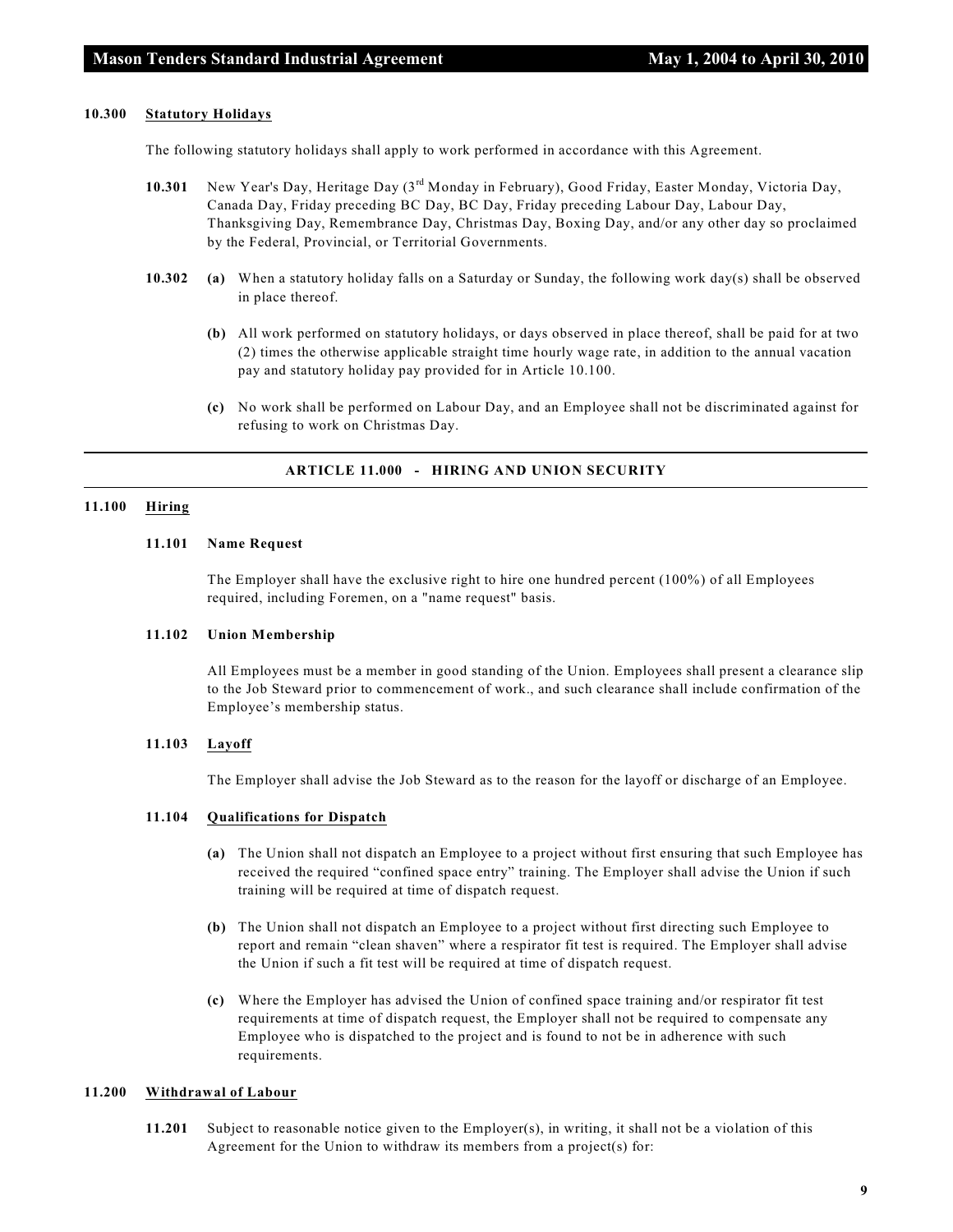- **(a)** the purpose of rendering assistance to labour organizations,
- **(b)** refusal on the part of Union members to handle any materials, equipment or product declared unfair by a Building Trades Council(s); or manufactured, assembled or produced by an Employer whose Employees are on strike against or are locked out by an Employer, and
- **(c)** refusal on the part of Union members to work with non-union workers.
- **11.202** When such removal takes place, the Union shall authorize Employees on the project(s) to carefully put away all tools, materials, equipment or any other property of the Employer in a safe manner and to the entire satisfaction of the Employer.

#### **11.300 Sub-Contracting**

- **11.301** The Employer shall not let contracts or subcontracts for work governed by the terms of this Agreement to any individual or contractor who is not signatory to this Agreement.
- **11.302** The Employer shall not contract work on a labour only basis. Where it is alleged that the Employer has violated the foregoing, it shall be incumbent upon the Employer to provide physical evidence to prove otherwise. In the absence of such evidence, the Union retains the right to remove its members from the project until such evidence has been provided.

#### **ARTICLE 12.000 - OUT OF TOWN PROJECTS**

#### **12.100 Initial and Terminal Travel Allowance**

- **12.101 (a)** The Employer shall pay an initial and terminal travel allowance of fifty cents (\$0.50) per road kilometre to any Employee who is directed or dispatched to an out-of-town project. Such allowance shall be payable each way, and the distance travelled shall be calculated from the Employee's residence to the project via the most direct route. No additional payment or reimbursement for travel time or incurred expenses shall be required, except as otherwise specifically required within Article 12.100. Refer also to Article 12.400.
	- **(b)** Refer to Articles 12.102 through 12.106 for further clarification.
- **12.102** Notwithstanding Article 12.101 (a), the Employer shall reimburse an Employee, upon the submission of the appropriate receipts, for any/all ferry fares (car and driver) and/or highway tolls which are incurred in the course of initial and terminal travel.
- **12.103** Notwithstanding Article 12.101 (a), where an Employee requests to use air travel to travel to the project, the following terms and conditions shall prevail.
	- **(a)** The Employer shall pay for airfare, inclusive of any/all related fees and taxes, plus taxi fare to/from the project from the airport located nearest thereto. Notwithstanding the foregoing, taxi fare shall not be payable where Employer (or Owner) supplied transportation is provided.
	- **(b)** The Employer shall pre-arrange the air travel to/from the airport nearest the Employee's residence. The air carrier and class of ticket shall be at the discretion of the Employer, but shall be via a regularly scheduled carrier. Notwithstanding the foregoing, the Employer shall not direct an Employee to fly "standby".
	- **(c)** The Employee shall provide the Employer with the Boarding Pass and proper ground transportation receipts if requested to do so by the Employer.
- **12.104** Notwithstanding any/all contrary provision(s) of this Article, where a variety of travel distances exist for Employees to a particular project, the Employer and the Union may agree upon a standard initial and terminal travel allowance "lump sum" amount which shall be paid to all applicable Employees on the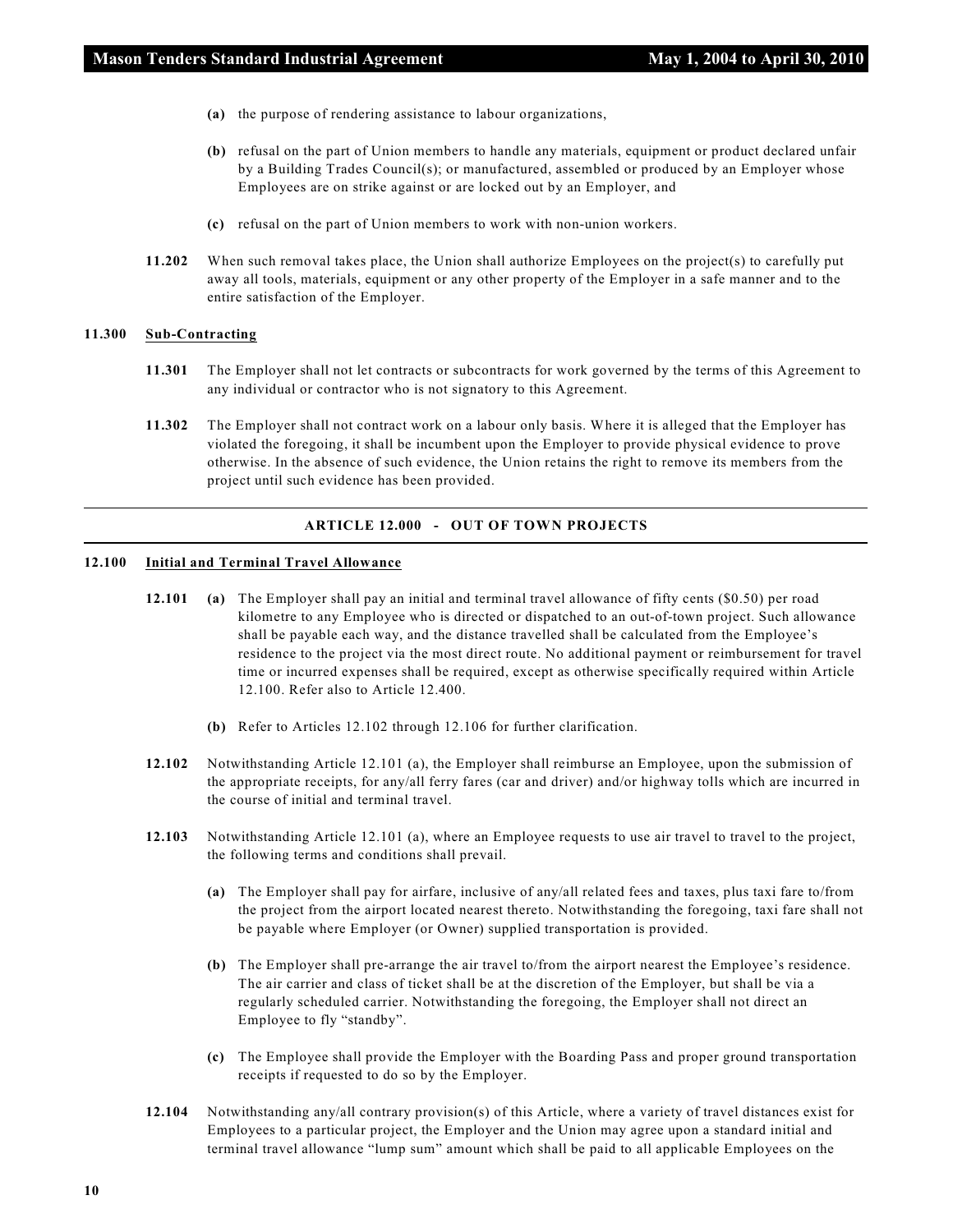project. Such agreement shall be reached prior to the commencement of work on the project, and prior to date of tender if possible.

- **12.105** The Employer shall ensure that an Employee receives payment for the applicable initial travel allowance and any/all applicable reimbursements for incurred expenses (i.e. ferry fares, etc.) within seven (7) calendar days, or earlier if practical for the Employer, of the Employee's first shift on the project. Notwithstanding the foregoing, the Union and the Employer may mutually agree to vary this requirement. Such agreement shall be reached prior to the commencement of work on the project, and prior to date of tender if possible.
- **12.106** Notwithstanding any/all contrary provision(s) of this Article, in the event an Employee voluntarily terminates his/her own employment after having been on the project for less than fifteen (15) calendar days, the Employer shall not be required to pay the Employee's terminal travel allowance, and shall additionally be entitled to deduct the initial travel allowance already paid from the Employee's final pay cheque.

#### **12.200 Out of Town Accommodation**

Article 12.200 shall apply to Employees who are not local residents of the area where the work is being performed, or is to be performed. Refer to Appendix "A" for definition of local resident.

#### **12.201 Room and Board Allowance**

Each Employee shall select one (1) of the following options prior to commencing work on an out-of-town project, and such selection shall apply for the duration of the Employee's employment on such project. The choice of options shall be at the sole discretion of the Employee, and the Employee shall provide the Employer with written notice of their selection upon request. Both options shall be payable on the basis of seven (7) days per week.

- **Option #1** The Employer shall provide the Employee with a daily lump sum Living Out Allowance (LOA) of \$90.00. Effective May 1, 2007 this amount shall be increased to \$95.00. Effective May 1, 2009 this amount shall be increased to \$100.00.
- **Option #2** The Employer shall provide the Employee with a single room plus \$50.00 daily meal allowance. Effective May 1, 2007 this amount shall be increased to \$52.50. Effective May 1, 2009 this amount shall be increased to \$55.00.

No daily travel time shall be paid to an Employee who selects Option #2, however the following terms and conditions shall be applicable;

- **(i)** If the Employer provided room is forty (40) road kilometres or less from the project, no daily travel allowance shall be paid.
- **(ii)** If the Employer provided room is more than forty (40) road kilometres from the project, a daily travel allowance of fifty cents (\$0.50) per road kilometre shall be paid, each way, to/from the forty (40) kilometre boundary. Refer also to Article 12.400.
- **(iii)** If the Employee(s) requested to use air travel to the project in accordance with "insert appropriate Article number here", Employer supplied transportation shall be provided to the Employee(s) to/from the project on a daily basis.
- **(iv)** If the Employee(s) did not request to use air travel to the project in accordance with "insert appropriate Article number here", no Employer supplied transportation shall be provided to the Employee(s) to/from the project on a daily basis, and the Employee shall therefore assume all responsibility for travelling to/from the project on a daily basis.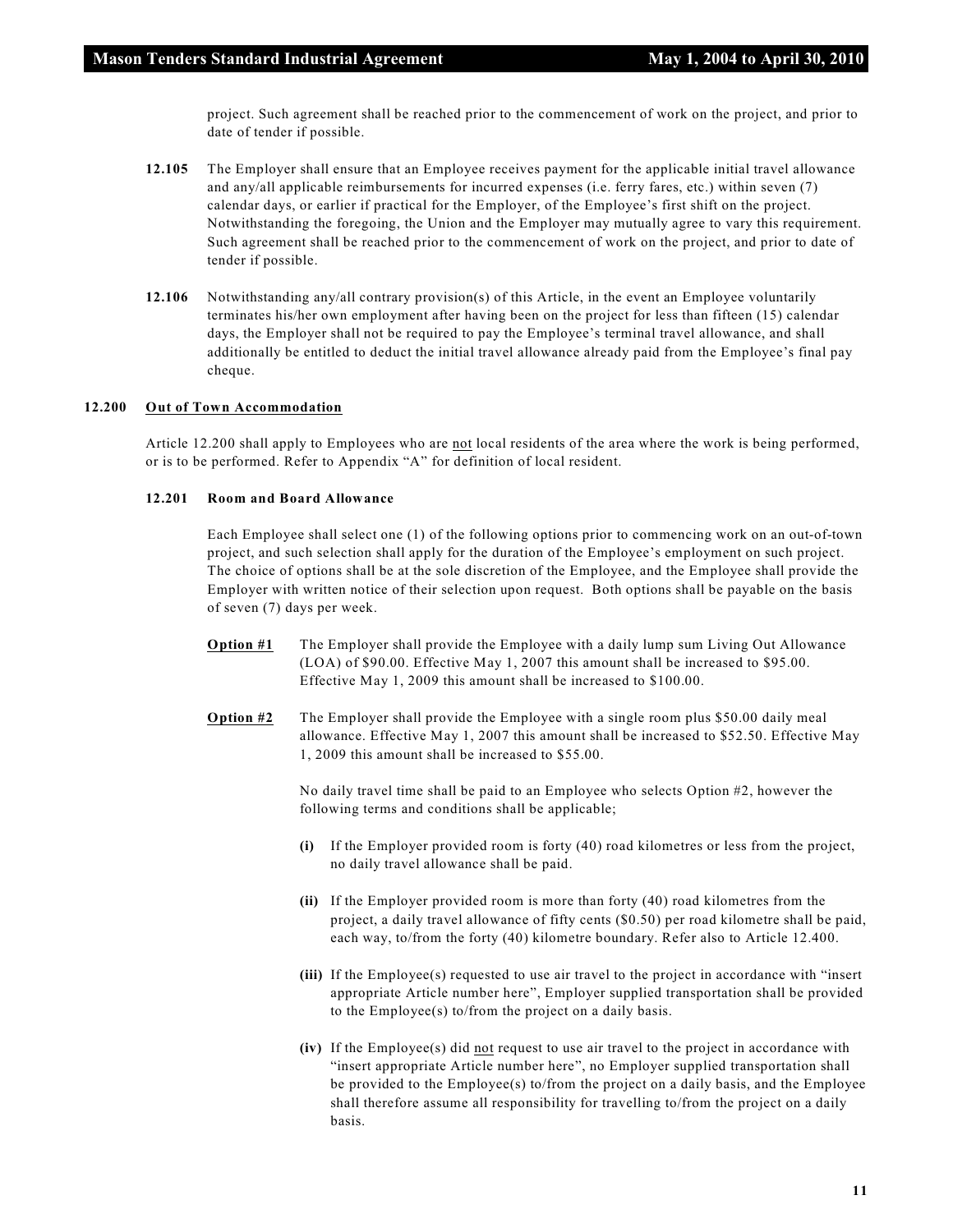**(v)** Notwithstanding any/all contrary provisions of this Agreement, any Employee(s) who makes use of Employer supplied transportation to travel to/from a project shall not be paid a daily travel allowance for that day(s).

#### **12.202 Camp Accommodation**

- **(a)** Camp accommodations, when supplied, shall meet the standards and requirements of the applicable Construction Camp Rules and Regulations Agreement by and between BCYT and CLR. An Employee may refuse to live in accommodations which do not meet such standards.
- **(b)** Unless otherwise arranged at a pre-tender and/or pre-job conference, on projects where a camp is provided Employees shall occupy the camp, and room and board shall be supplied in such camp seven (7) days a week, at no cost to the Employee.

#### **12.203 Weekend Checkout**

Any Employee who is living in camp accommodations paid by the Employer may, on any weekend, vacate or check out of such accommodation and the Employer shall pay such Employee twenty dollars (\$20.00) per day.

- **(a)** The Employee must turn in his meal ticket or sign a checkout in advance.
- **(b)** To qualify, an Employee must work his scheduled shift prior to the weekend and/or statutory holiday and his scheduled shift after the weekend and/or statutory holiday.

#### **12.204 Marshalling Points**

On camp projects, no walking time shall be paid up to 2,500 feet from the work site. Beyond 2,500 feet up to thirty (30) minutes travel each way, the Employer shall supply transportation. Travel time shall be paid at prevailing rates for time in excess of thirty (30) minutes. It is agreed that in the event that camp accommodation is unavailable for all Employees, the Employer and Union shall mutually agree to terms governing travel time.

#### **12.300 Periodic Leave**

- **12.301 (a)** On Out of Town projects of over fifty (50) calendar days duration, a periodic leave shall be made available to Employees every forty (40) calendar days.
	- **(b)** When leave is desired in accordance with Article 12.301 (a), an allowance for periodic leave shall be provided by the Employer on a "use it or lose it" basis, in accordance with the following formula. Such allowance shall be paid only once for each periodic leave.

| 0 km to 249 km     | n/a      |
|--------------------|----------|
| 250 km to 500 km   | \$100.00 |
| 501 km to 750 km   | \$200.00 |
| 751 km to 1,000 km | \$250.00 |
| over 1,000 km      | \$325.00 |
|                    |          |

The mileage shall be computed from the project to the Employee's place of departure.

- **12.302 (a)** The duration of such periodic leave shall be for a minimum of five (5) days to a maximum of one (1) week, or such other number of days as may be mutually agreed between the Employer and the Employee.
	- **(b)** The timing of such periodic leave shall decided by mutual agreement. In no event shall an Employee receive leave unless he actually returns to his place of departure. Living Out Allowances shall not be paid during leave periods.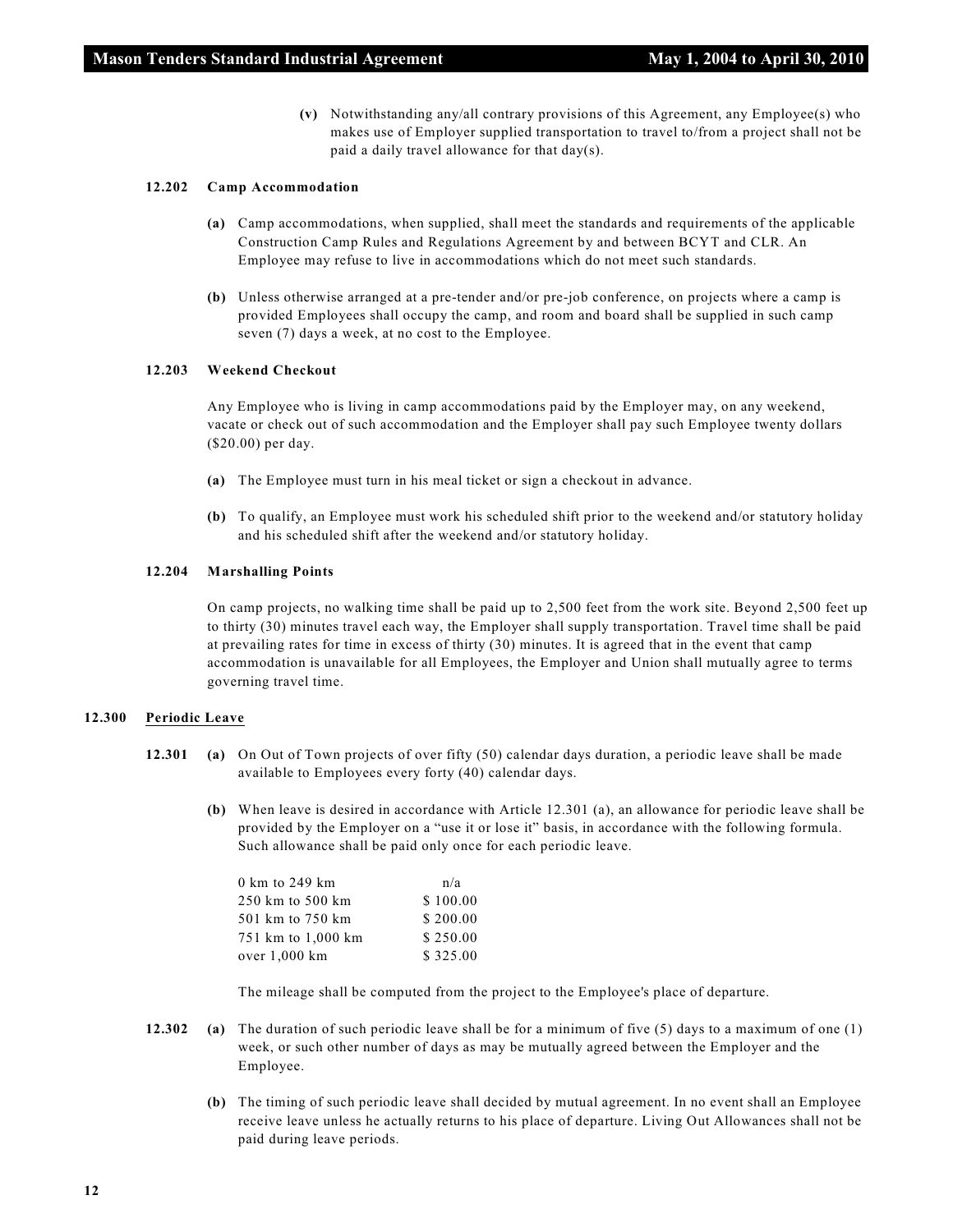- **12.303** Employees qualifying for periodic leave shall be returned to the transportation terminal nearest the Employee's domicile, except out of province Employees who shall be returned to their point of dispatch within the province of BC.
- **12.304** There shall be no cash payment in lieu of periodic leave, unless otherwise mutually agreed between the Union and the Employer.

#### **12.400 Increases to Travel Allowance**

Notwithstanding any/all contrary provisions of this Agreement, the amount of fifty cents (\$0.50) per road kilometre payable as an initial and terminal travel allowance and as a daily travel allowance shall be subject to annual adjustments throughout the duration of this Agreement. As a result, the effective "per road kilometre" amount which shall be payable as an initial and terminal travel allowance and as a daily travel allowance shall be the maximum allowable tax-free rate for mileage expense reimbursement as published annually by the Canada Revenue Agency. Effective February 1, 2008 such amount shall increase to fifty-two cents (\$0.52) per road kilometre.

#### **ARTICLE 13.000 - LOCAL TRAVEL**

An Employee shall be paid a daily travel allowance for travel to and from a project in order to reimburse such Employee for travel costs and travel time. Such daily travel allowance shall be payable in accordance with this Article. The payment of Metro Travel shall no longer be applicable.

- **13.100** No daily travel allowance shall be payable on any project located within the Lower Mainland. Refer to Appendix "A" for definition of Lower Mainland.
- **13.200** A daily travel allowance of fifty cents (\$0.50) per kilometre shall be paid to any Employee who resides within the Lower Mainland and uses his/her own vehicle to travel from his/her residence to a project located outside of the Lower Mainland. Such allowance shall be payable, each way, for each kilometre driven between the Lower Mainland boundary and the project. Refer also to Article 13.400.
- **13.300** A daily travel allowance shall be paid to any Employee who resides outside of the Lower Mainland and uses his/her own vehicle to travel from his/her residence to a project located outside of the Lower Mainland. Such allowance shall be payable in accordance with the following schedule. Refer also to Article 13.400.

First forty (40) road kilometres, each way, each day not applicable All additional road kilometres, each way, each day \$0.50 per kilometre

- **13.400** Notwithstanding any/all contrary provisions of this Agreement, the daily travel allowance amount of fifty cents (\$0.50) per road kilometre shall be subject to annual adjustments throughout the duration of this Agreement. As a result, the effective "per road kilometre" amount which shall be payable pursuant to Articles 13.200 and 13.300 shall be the maximum allowable tax-free rate for mileage expense reimbursement as published annually by the Canada Revenue Agency. Effective February 1, 2008 such amount shall increase to fifty-two cents (\$0.52) per road kilometre.
- **13.500** No Employee shall be permitted to use his/her personal vehicle in a manner which is unfair to other Union members or contrary to the best interests of the Union.

#### **ARTICLE 14.000 - WORKING CONDITIONS**

#### **14.100 Harassment**

The Union and the Employer recognize the right of all persons to work in an environment free from harassment.

#### **14.200 Telephones**

The Employer shall ensure that a telephone(s) is available, for emergency purposes, to all Employees at all times for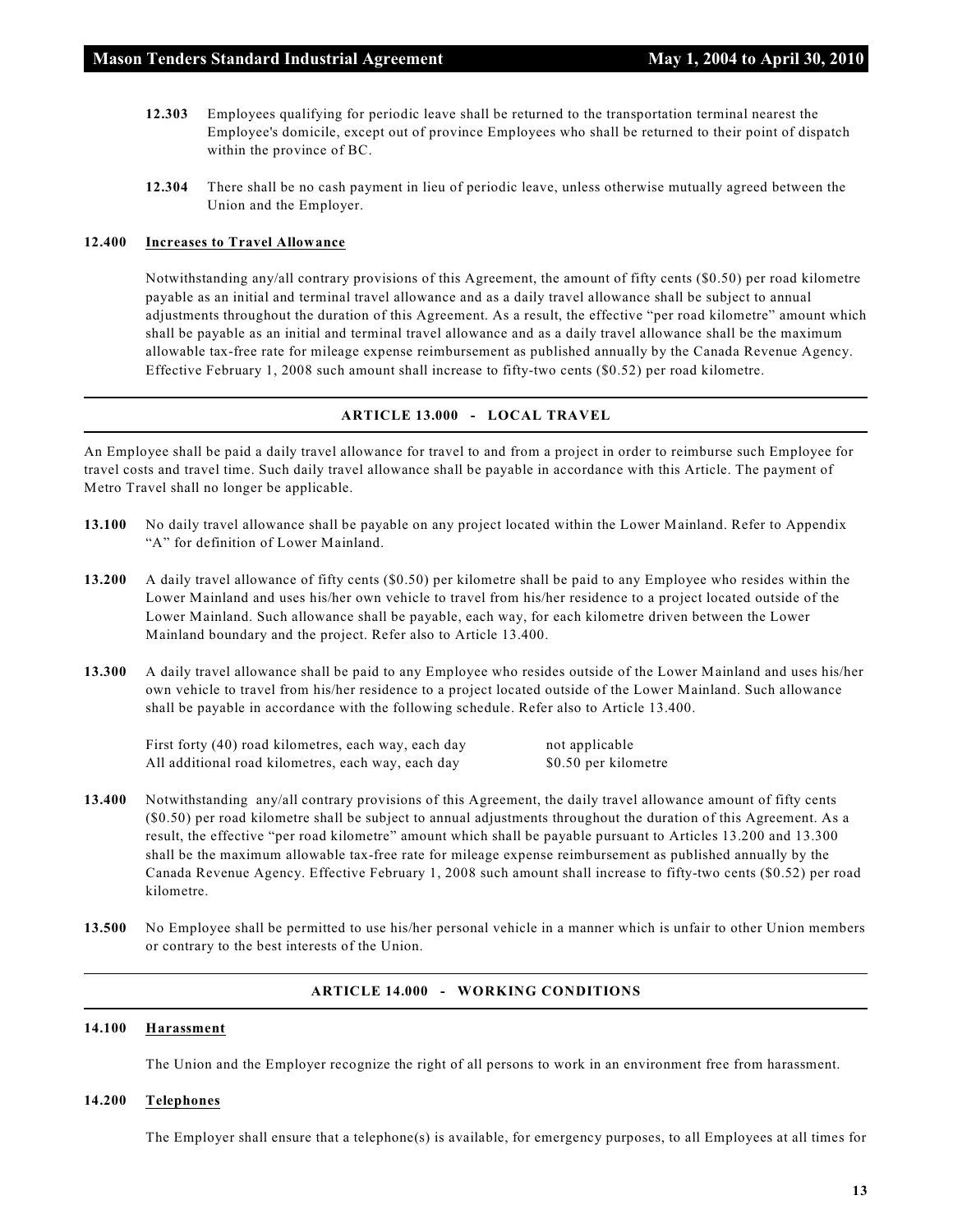incoming and outgoing messages. The Employer shall also ensure that all incoming messages are relayed immediately.

#### **14.300 Drinking Water and Salt Tablets**

If running tap water is not available to Employees, cool drinking water in approved sanitary containers shall be provided by the Employer. Paper cups and salt tablets shall also be supplied.

#### **14.400 Health and Safety**

Employees shall comply with Employer safety rules and regulations, except where such rules and regulations are inconsistent with the provisions of Articles 14.401 through 14.405.

- **14.401** All equipment, tools and material must conform and be utilized in conformity with applicable Provincial and/or Federal regulations, acts and laws. All scaffolds shall be designed and inspected in accordance with WorkSafeBC regulations.
- **14.402** It shall not be considered a violation of this Agreement for an Employee to refuse to work in conditions and/or use equipment that do/does not meet prescribed safety standards and/or regulations. However, the refusal of an Employee to abide by WorkSafeBC Regulations may be considered cause for dismissal.
- **14.403** The Employer shall be responsible for supplying waterproof gloves and aprons to Employees engaged in cutting on a wet masonry saw or washing down masonry.
- **14.404** Material weighing fifty (50) pounds or greater shall be installed by two (2) or more Employees. Concrete blocks weighing forty-five (45) pounds or greater shall also be installed by two or more Employees whenever such blocks are being set continuously over a period in excess of thirty (30) minutes.
- **14.405** Foremen and project superintendents shall carry with them a copy of the WorkSafe BC Accident Prevention Regulations and be familiar with such regulations so they may be enforced on the project.

#### **14.500 Drug and Alcohol Policy**

A sub-committee of the parties shall be established to review client requirements and industry standards related to the issue of drug and alcohol testing of Employees. This issue is growing in importance, and the sub-committee shall be authorized to bring forward recommendations. Such recommendations shall be subject to ratification by the parties prior to being implemented.

#### **14.600 Lunchroom**

- **14.601** The Employer shall provide a suitable place for Employees to eat lunch, and store tools and clothing, and such structure shall be of sufficient size to fulfill these requirements in relation to the crew size. The structure shall also be heated, contain adequate tables and chairs, and be for the exclusive use of the masonry crew. Refer also to Article 14.602.
- **14.602** Article 14.601 shall only apply on projects where the crew size exceeds three (3) Employees and the project duration exceeds two (2) weeks.

#### **14.700 Insurance**

The Employer shall protect the value of an Employee's work clothes to a total of three hundred dollars (\$300.00) in case of fire or burglary. Notwithstanding the foregoing, an Employee shall not be entitled to such protection unless such Employee has filed an inventory of clothing with the Employer. The Employer shall supply the required forms and secure the inventory from each Employee. The Employee shall receive a signed copy of the inventory from the Employer. Coverage shall commence at the date of the filing of the inventory with the Employer.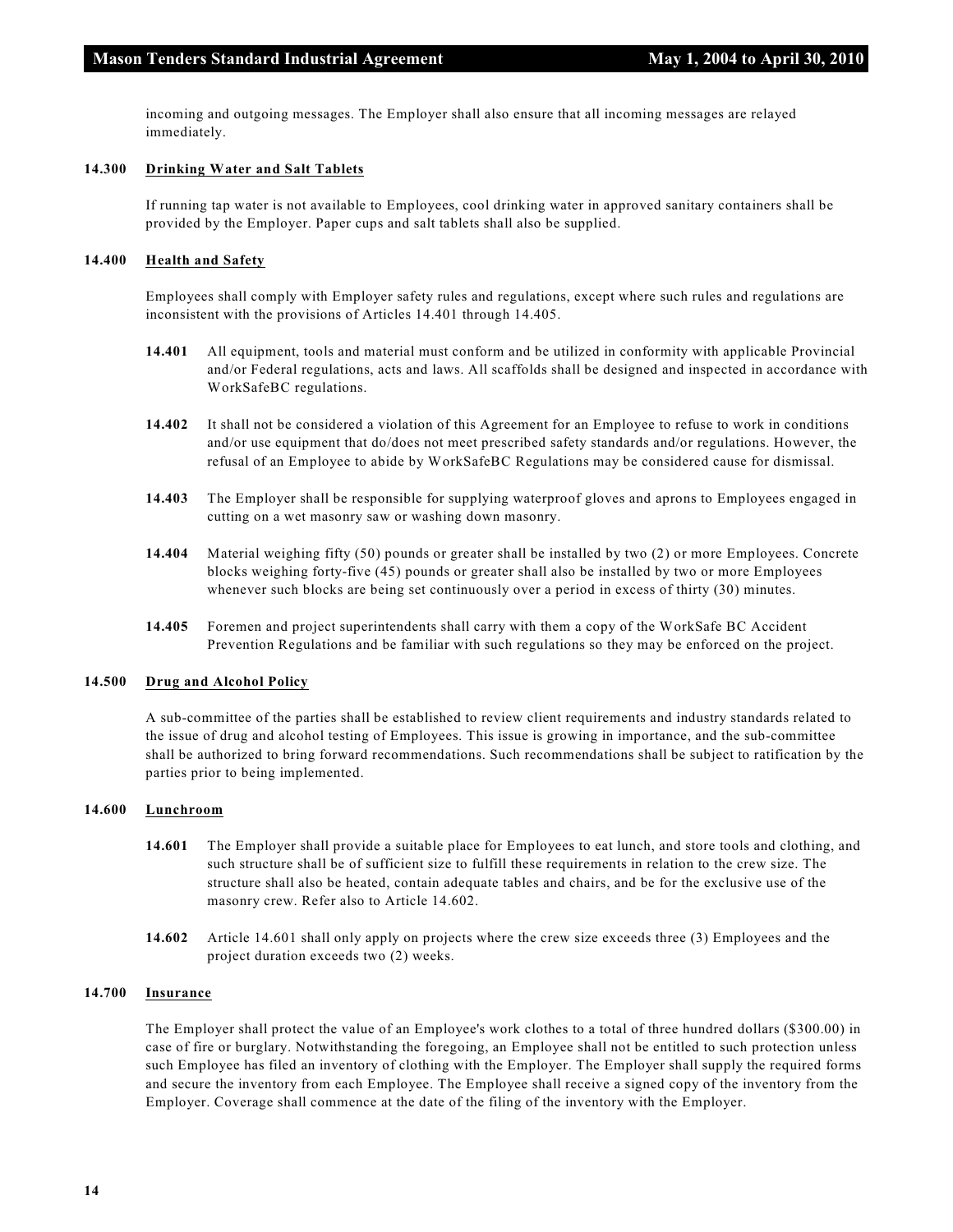#### **ARTICLE 15.000**

Article 15.000 of this Agreement contains no provisions.

#### **ARTICLE 16.000 - GRIEVANCE PROCEDURE**

#### **16.100 Definition**

A grievance shall be defined as any difference of opinion between the parties to this Agreement concerning its interpretation, application, operation or any alleged violation thereof, including discharge for cause alleged to be unjust by the Union. Such discharge shall not include layoff of Employees for reasons of project efficiency, or reduction of forces on suspension or completion of work.

#### **16.200 Time Limits**

- **16.201** A grievance shall not be entertained by either party unless such grievance has been initiated by the aggrieved party within thirty (30) calendar days of its occurrence.
- **16.202** Notwithstanding Article 16.201, any grievance arising out of an alleged unjust discharge shall be initiated within fifteen (15) calendar days of its occurrence.
- **16.203** Notwithstanding Articles 16.201 and 16.202, there shall be no time limit restriction on a grievance initiated in respect of a wage claim.

#### **16.300 Resolution Procedure**

All grievances shall be finally and conclusively resolved in accordance with the following Steps. Related matters shall normally be dealt with during regular working hours.

#### **16.301 Step No. 1**

The Job Steward and/or Business Agent shall discuss the grievance with the Foreman and/or the Employer. If such discussion results in a mutually agreed resolution, such resolution shall be final.

#### **16.302 Step No. 2**

If the grievance is not resolved in accordance with Step No. 1 within two (2) working days of initiation, the particulars thereof shall be set out in writing by the grieving party and shall be delivered to the other party within five (5) working days of initiation. The two (2) parties shall then discuss the matter forthwith, and if such discussion results in a mutually agreed resolution, such resolution shall be final.

#### **16.303 Step No. 3 - Arbitration Board**

If the grievance is not resolved in accordance with Step No. 2 within ten (10) working days of initiation (i.e. an additional five (5) working days from the date of receipt of the written particulars), or such longer time as the parties may mutually agree, then such grievance shall be referred to a three (3) person Arbitration Board as follows.

- **(a)** The grieving party shall appoint one (1) arbitrator to the Arbitration Board, and shall in turn notify the other party, in writing, of such appointment and the particulars of the grievance.
- **(b)** The party receiving the notice of appointment shall within five (5) working days also appoint one (1) arbitrator to the Arbitration Board, and shall in turn notify the grieving party of such appointment.
- **(c)** Each party shall be responsible to immediately notify their appointed arbitrator as to the name of the arbitrator appointed by the other party.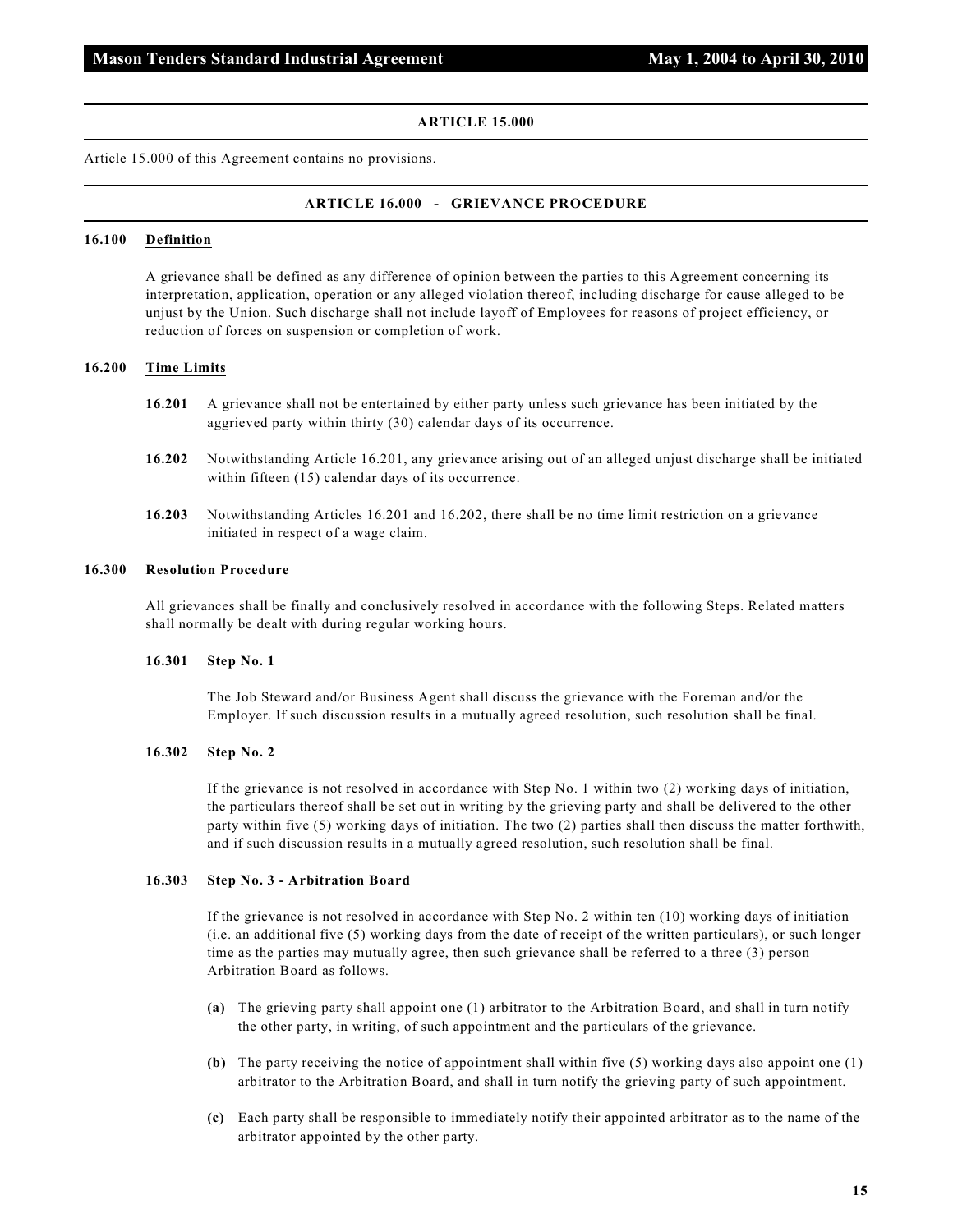- **(d)** The (2) two arbitrators appointed in accordance with Step No. 3 (a) and (b), shall select one (1) additional arbitrator to serve as the Arbitration Board Chairperson.
- **(e)** Such Chairperson shall be selected within three (3) working days, or such longer time as the parties may mutually agree, of the receipt by the grieving party of notice of the arbitrator appointed in accordance with Step No. 3 (b).
- **(f)** The Arbitration Board shall set a date to hear the arbitration within five (5) working days of appointment of the Chairperson, or such longer time as the Arbitration Board appointees may mutually agree.
- **(g)** The Arbitration Board shall hear the arbitration and shall make their award within five (5) working days of so doing, or such longer time as the Arbitration Board appointees may mutually agree. Such award shall be made in writing, and shall be delivered to each party.
- **(h)** The award of the majority of the Arbitration Board shall be final and binding on the parties and shall be carried out forthwith.
- **(i)** Each party shall pay their own costs and expenses of arbitration, the entire remuneration, expenses, and/or disbursements of their appointed arbitrator, one-half  $\langle \frac{1}{2} \rangle$  of the expenses of the Arbitration Board Chairperson, and one-half (½) of any other expenses incurred by the Arbitration Board.

#### **16.304 Step No. 4 - Alternatives to Step No. 3**

Notwithstanding Step No. 3, if the grievance is not resolved in accordance with Step No. 2 within ten (10) working days of initiation (i.e. an additional five (5) working days from the date of receipt of the written particulars), or such longer time as the parties may mutually agree, then the parties, at their discretion, may mutually agree that as an alternative to the appointment of an Arbitration Board the grievance shall instead be resolved as follows.

- **(a)** Appoint a single arbitrator, with all applicable terms and conditions pursuant to an Arbitration Board as provided for in Step No. 3, to apply, and with such single arbitrator to be selected by mutual agreement of the parties.
- **(b)** If the parties are unable to reach a mutual agreement to proceed in accordance with Step No. 4 (a), within three (3) working days or such longer time as the parties may mutually agree, the parties shall immediately proceed in accordance with Article Step No. 3.

#### **ARTICLE 17.000 - EXTENT OF AGREEMENT**

#### **17.100 Trade Jurisdiction and Scope of Work**

- **17.101** Notwithstanding any/all contrary provisions, this Agreement shall govern work performed on Industrial Construction projects only.
- **17.102** Notwithstanding Appendix "D", the Scope of Work of the Union shall include such trade jurisdiction as is determined by the Jurisdictional Assignment Plan.

#### **17.200 Geographical Jurisdiction**

This Agreement shall be applicable in the province of British Columbia and the Yukon Territories.

#### **17.300 Savings Clause**

**17.301** If any Article or Section of this Agreement should be held invalid by operation of law or by a tribunal of competent jurisdiction, or if compliance with or enforcement of any Article or Section should be restrained by such tribunal, pending a final determination as to its validity, the remainder of this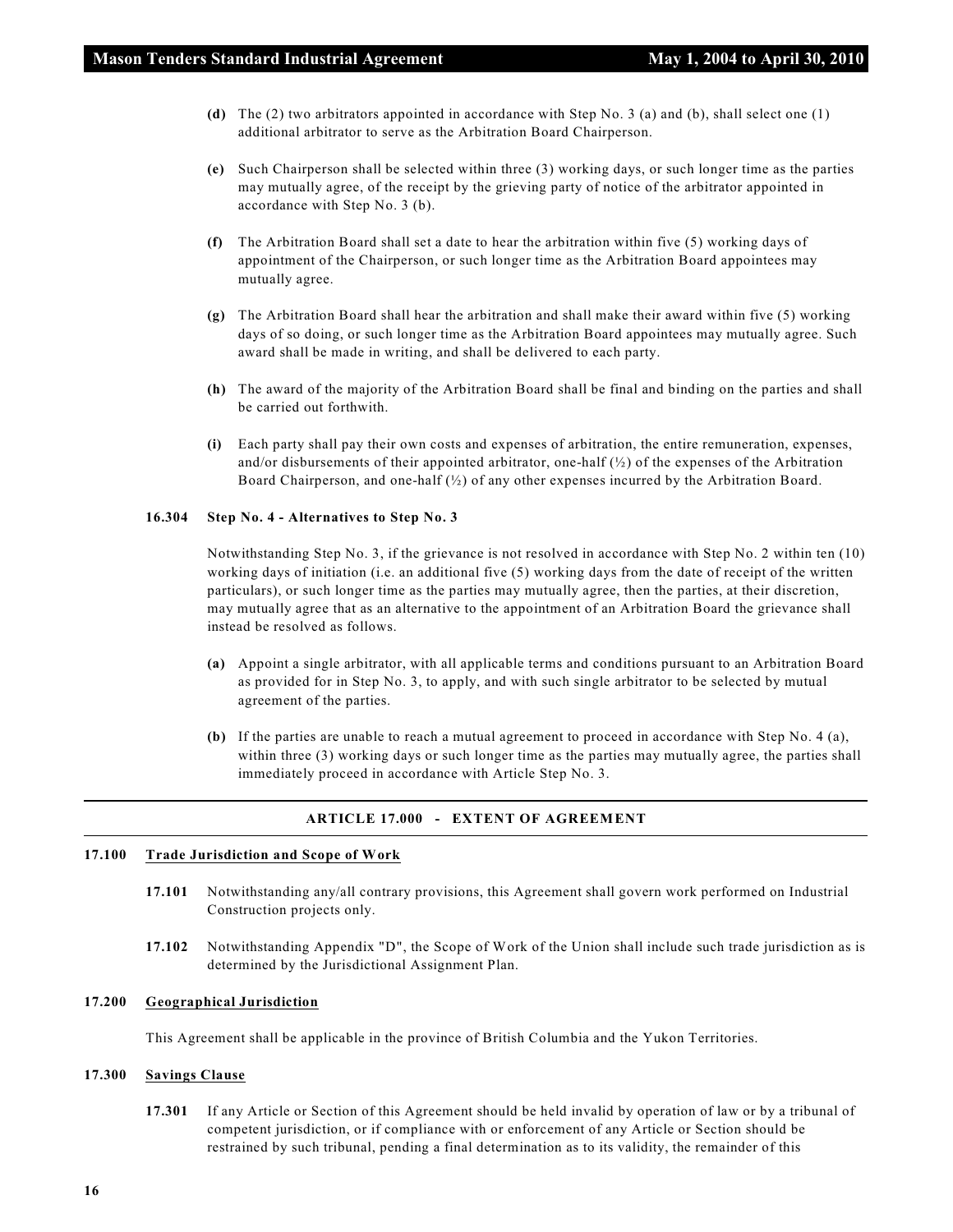Agreement or the application of such Article or Section to persons or circumstances other than those as to which it has been held invalid, or as to which compliance with or enforcement of has been restrained, shall not be affected thereby.

**17.302** In the event that any Article or Section is held invalid, or enforcement of, or compliance with which has been restrained in accordance with Article 17.301, the parties affected thereby shall enter into immediate collective bargaining negotiations upon the request of the Union for the purpose of arriving at a mutually satisfactory replacement for such Article or Section during the period of invalidity or restraint. If the parties do not agree on a mutually satisfactory replacement, they shall submit the dispute to the Grievance Procedure.

#### **17.400 Enabling**

- **17.401** The Union Business Manager, in conjunction with Employers signatory to this Agreement, may determine, on a "project by project" and/or "blanket enabling" basis, if special dispensation is required to become competitive, and should the necessity arise, may, by mutual agreement, and in writing, amend or delete any terms or conditions of this Agreement for the duration of the project(s).
- **17.402** Notwithstanding Article 17.401 and/or any/all contrary provisions of this Agreement, joint Industry Funds negotiated between the BCBCBTU and CLR (i.e. Rehabilitation Fund, etc.), and/or individual dues to umbrella organizations, shall not be subject to reduction and/or elimination via enabling without the prior written consent of the BCBCBTU and CLR.

#### **17.500 Registration**

A copy of this Agreement shall be filed with the Minister of Labour and with the LRB.

#### **ARTICLE 18.000 - MANAGEMENT RIGHTS AND RESPONSIBILITIES**

#### **18.100 Management Rights**

The Employer has the right to operate and manage their business in all respects subject only to the limitations expressly stated in this Agreement. Notwithstanding the foregoing, the Employer shall abide by all pertinent federal, provincial and municipal/local government legislation, regulations, bylaws, policies, procedures, etc, including but not limited to, the Canada Revenue Agency, Employment Insurance Act, WorkSafe BC, municipal business licensing bylaws, etc.

#### **18.200 Management Responsibilities**

- **18.201** The Employer shall apply the provisions of the Mason Tenders Standard Commercial/Institutional Agreement, on a project by project basis, in a manner that is consistent with such Employer's application of the comparable provisions of the Bricklayers Standard Commercial/Institutional Agreement. The intent of the foregoing is that an Employer shall not discriminate between the standard of treatment provided to a mason tender and the standard of treatment provided to a bricklayer, where the provisions contained within the respective collective agreements are comparable.
- **18.202** For example...
	- **(a)** If all bricklayers on a project are being paid one dollar (\$1.00) per hour more than the minimum, than all mason tenders shall be treated likewise because the provisions in both Agreements are comparable (i.e. premium over the minimum rate).
	- **(b)** If the Bricklayers Agreement requires an Employee deduction for the BCYT Fund, but the Mason Tenders Agreement requires an Employer contribution to the BCYT Fund, the terms of the Mason Tenders Agreement shall prevail because the provisions in both Agreements are not comparable (i.e. the Bricklayers Agreement clearly provides for something different).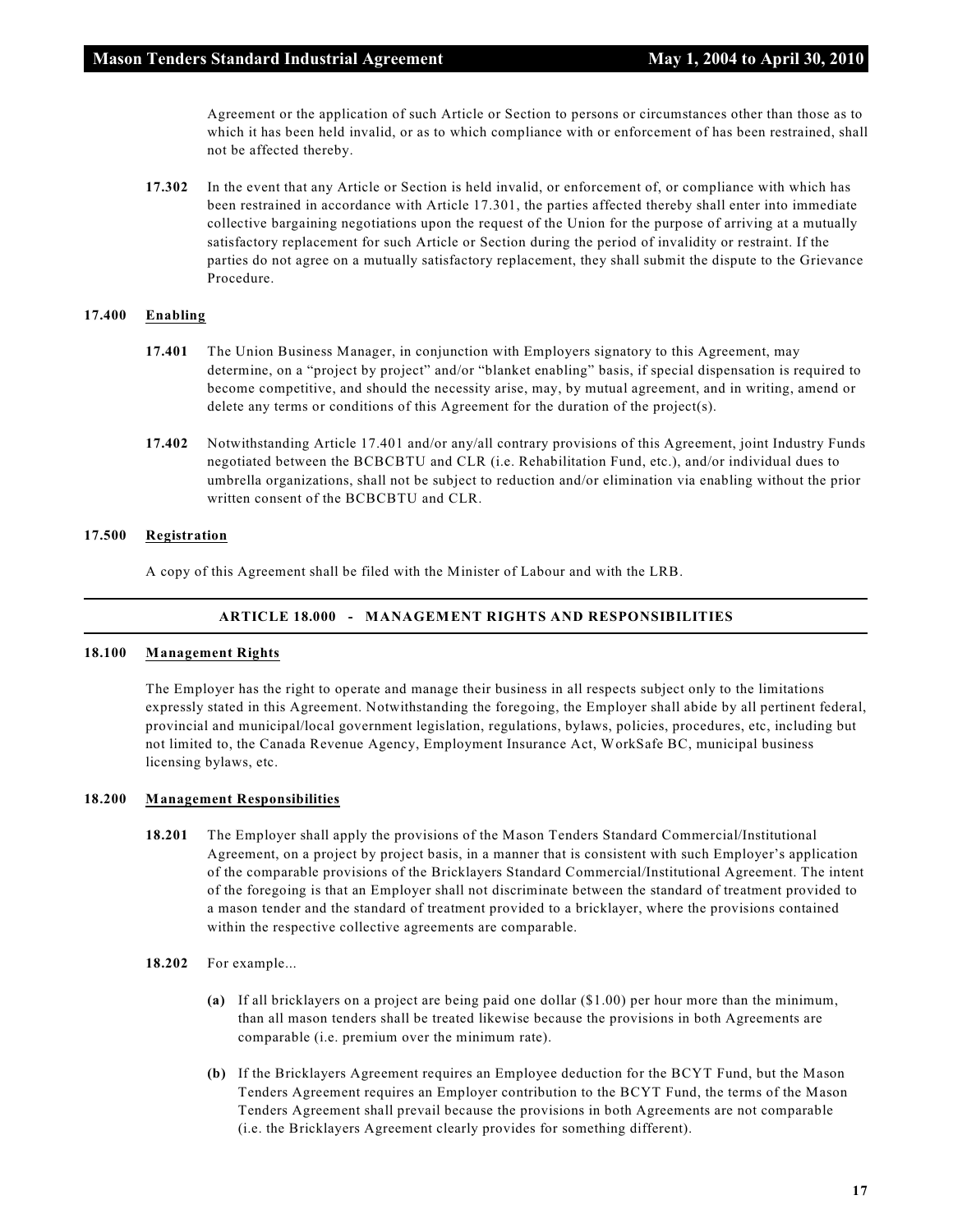#### **18.300 Working Principals, Partners and Shareholders**

Any/all working principal(s), partner(s) and/or shareholder(s) of an Employer must be a member in good standing of the Union. Notwithstanding the foregoing, only two (2) principals, partners and/or shareholders of an Employer may work with the tools of the trade or act as a Foreman. Any additional principals, partners and/or shareholders of such Employer who perform work in accordance with this Agreement shall be classified as an Employee.

#### **SIGNATURE OF PARTIES**

Signed this  $20<sup>th</sup>$  day of January, 2009.

**SIGNED ON BEHALF OF: CONSTRUCTION LABOUR RELATIONS ASSOCIATION OF BC**

Clyde H. Scollan

Robert Noel

Signed this  $15<sup>th</sup>$  day of January, 2009.

#### **SIGNED ON BEHALF OF: CONSTRUCTION AND SPECIALIZED WORKERS' UNION LOCAL 1611**

Mark N. Olsen

Bruce Ferguson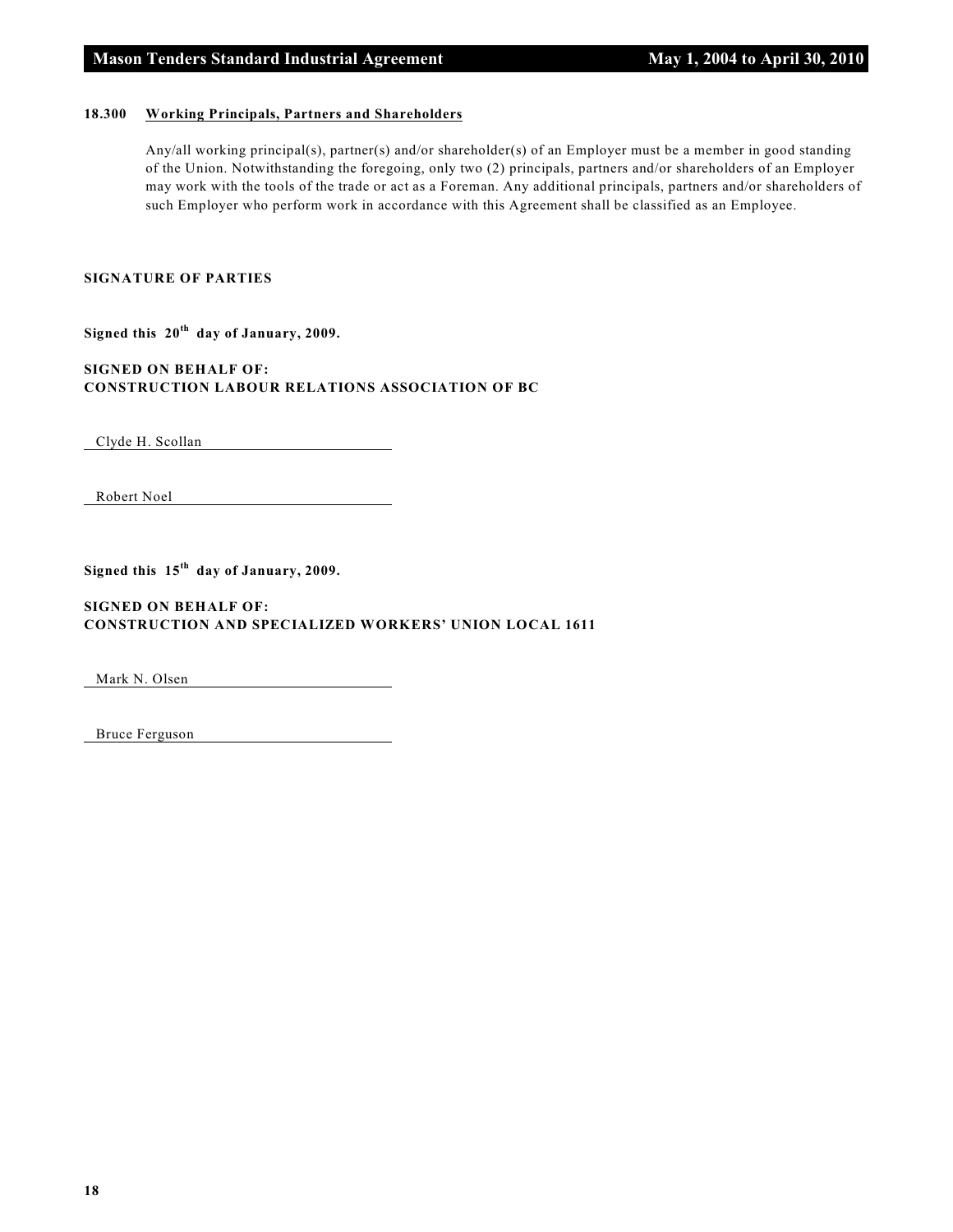#### **SCHEDULE "A" MINIMUM STRAIGHT TIME HOURLY WAGE RATES**

Refer to the Mason Tenders Standard ICI Agreement (May 1, 2000 to April 30, 2004) for the applicable minimum straight time hourly wage rates which applied on hours worked prior to May 1, 2006.

**The wage rates listed in the following schedule are not inclusive of the twenty-five cents (\$0.25) per hour worked acid proof and refractory premium provided for within Article 3.203.**

#### **Projects Located Within Lower Mainland**

|                                   | May 1, 2006 | May 1, 2007 |       | May 1, 2008   May 1, 2009   Apr. 1, 2010 |       |
|-----------------------------------|-------------|-------------|-------|------------------------------------------|-------|
| <b>Experienced Mason Tender</b>   | 28.40       | 29.15       | 29.90 | 30.65                                    | 31.40 |
| <b>Inexperienced Mason Tender</b> | 27.90       | 28.65       | 29.40 | 30.15                                    | 30.90 |

#### **Projects Located Outside Lower Mainland**

|                                   | <b>May 1, 2006</b> | <b>May 1, 2007</b> | May 1, 2008   May 1, 2009 |       | <sup>1</sup>   Apr. 1, 2010 |
|-----------------------------------|--------------------|--------------------|---------------------------|-------|-----------------------------|
| <b>Experienced Mason Tender</b>   | 28.40              | 28.90              | 29.40                     | 29.90 | 30.40                       |
| <b>Inexperienced Mason Tender</b> | 27.90              | 28.40              | 28.90                     | 29.40 | 29.90                       |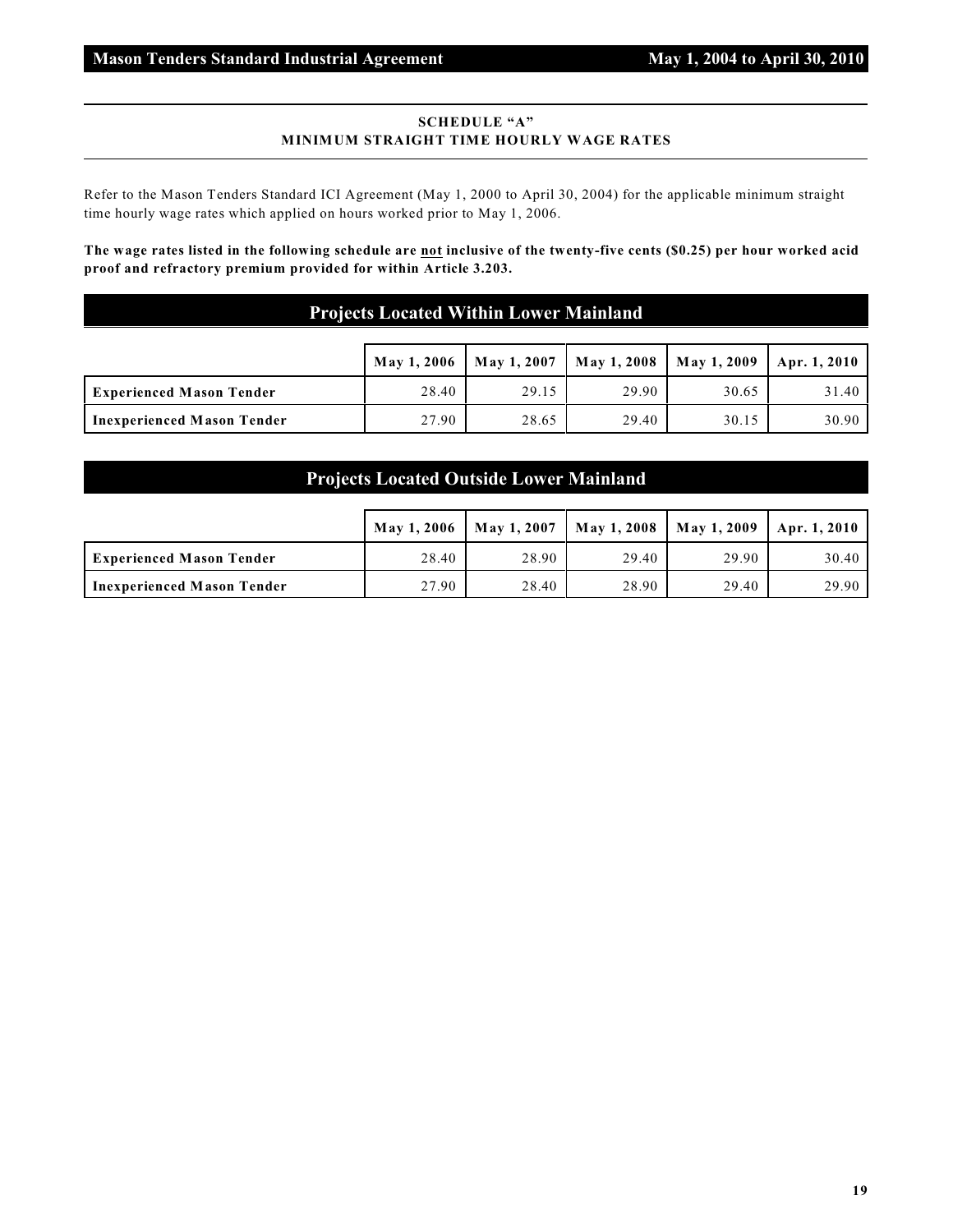#### **SCHEDULE "B" EMPLOYER CONTRIBUTIONS AND EMPLOYEE DEDUCTIONS**

Refer to the Mason Tenders Standard ICI Agreement (May 1, 2000 to April 30, 2004) for the applicable Employer contributions and Employee deduction which applied on hours worked prior to May 1, 2006.

| * Employer Contributions            | May 1, 2006 | May 1, 2007 | May 1, 2008 | May 1, 2009 | Apr. 1, 2010 |
|-------------------------------------|-------------|-------------|-------------|-------------|--------------|
| <b>Health and Welfare Plan</b>      | 1.92        | 1.92        | 2.00        | 2.07        | 2.17         |
| <b>Pension Plan</b>                 | 2.50        | 2.60        | 2.67        | 2.75        | 2.80         |
| CSW Medical and Benefit Plan of BC  | 4.42        | 4.52        | 4.67        | 4.82        | 4.97         |
| <b>MCA of BC Fund</b>               | 0.50        | 0.50        | 0.50        | 0.50        | 0.50         |
| <b>CSW Training Society Fund</b>    | 0.35        | 0.35        | 0.35        | 0.35        | 0.35         |
| <b>Labourers Advancement Fund</b>   | 0.40        | 0.45        | 0.45        | 0.45        | 0.45         |
| <b>Contract Administration Fund</b> | 0.13        | 0.13        | 0.13        | 0.13        | 0.13         |
| <b>BCYT Fund</b>                    | 0.10        | 0.10        | 0.10        | 0.10        | 0.10         |
| <b>Rehabilitation Fund</b>          | 0.02        | 0.02        | 0.02        | 0.02        | 0.02         |
| Jurisdictional Assignment Plan      | 0.01        | 0.01        | 0.01        | 0.01        | 0.01         |
| <b>BCBCBTU Fund</b>                 | 0.01        | 0.01        | 0.01        | 0.01        | 0.01         |
| $\star$<br>Total                    | 5.94        | 6.09        | 6.24        | 6.39        | 6.54         |

| <b>** Employee Deductions</b> |      |      | May 1, 2006   May 1, 2007   May 1, 2008   May 1, 2009   Apr. 1, 2010 |      |      |
|-------------------------------|------|------|----------------------------------------------------------------------|------|------|
| I ** Union Dues               | 0.65 | 0.70 | 0.70                                                                 | 0.70 | 0.70 |

\* All Employer Contributions are payable on a "per hours earned" basis.

\*\* Union Dues are deductible on a "per hour earned" basis.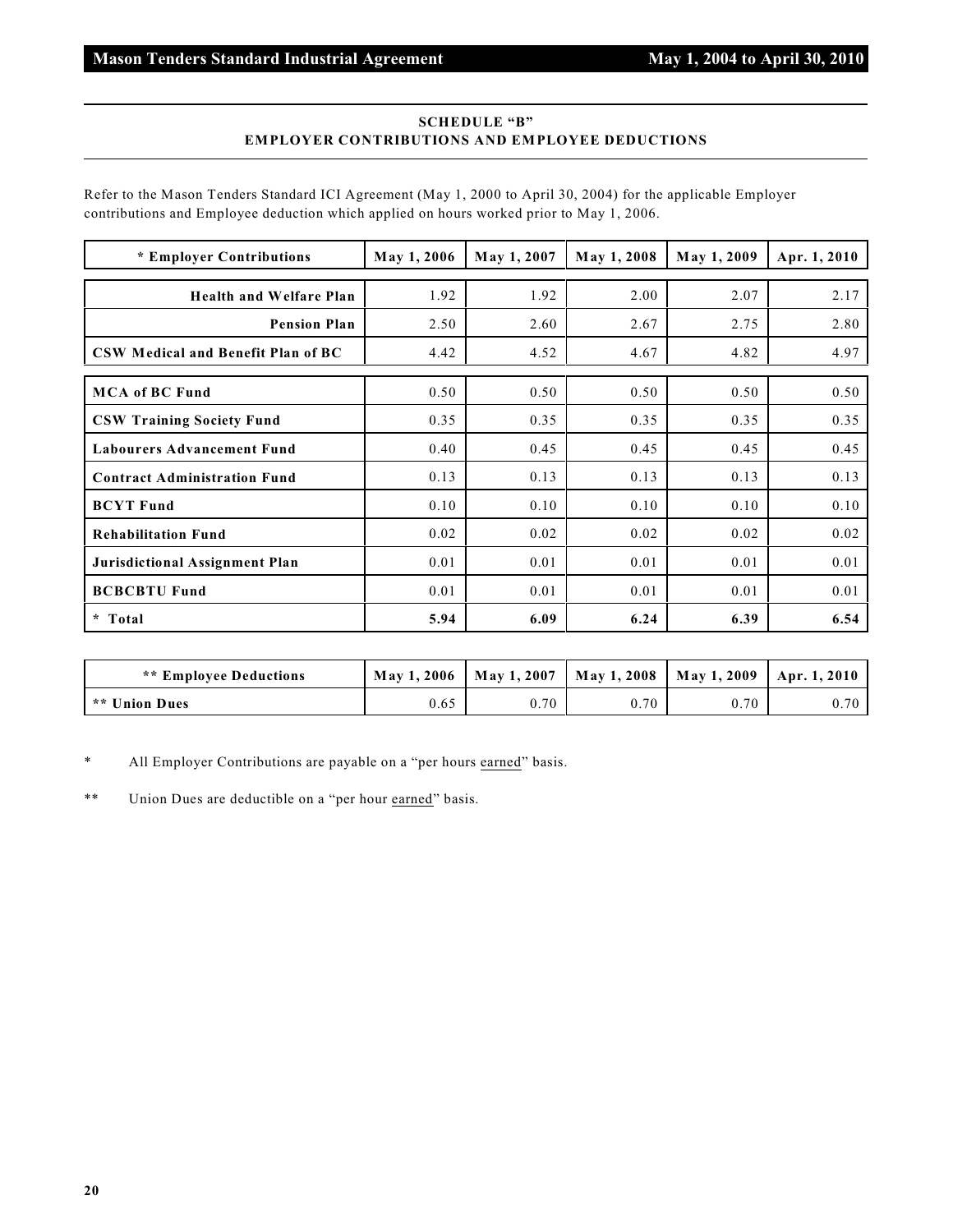#### **APPENDIX "A" - DEFINITIONS AND ABBREVIATIONS**

The following definitions and abbreviations shall be applicable to the interpretation of this Agreement.

#### **1. BCBCBTU**

Bargaining Council of British Columbia Building Trade Unions

#### **2. BCYT**

British Columbia and Yukon Territory Building and Construction Trades Council

#### **3. Commercial/Institutional Construction**

That work which is not governed by the terms of this Agreement and is not otherwise defined as Industrial Construction herein, shall be deemed to be Commercial/Institutional Construction.

#### **4. CLR**

Construction Labour Relations Association of British Columbia

#### **5. CSW**

Construction and Specialized Workers

#### **6. Day**

Unless otherwise specified, one (1) day shall be deemed to mean one (1) full calendar day, and such day shall be deemed to commence at 12:00 midnight.

#### **7. Employee**

Any individual who is a member of the Union, and/or such other person employed by the Employer under the terms of this Agreement.

#### **8. Employer**

Any individual, business, partnership, company, corporation, or other similar entity, signatory to this Agreement.

Where the term Employer is used within this Agreement, and the context of such usage makes it appropriate and logical to regard this term as a reference to a person, as opposed to a legal entity, then such usage shall be considered to refer to an authorized representative of the Employer.

#### **9. Gender**

Wherever the words "man", "men", "he" or "his" are utilized in this Agreement they shall be considered to apply equally to both genders (i.e. male and female).

#### **10. Hours Earned**

- » 1 straight time hour = 1 hour earned
- $\mathcal{P}$  1 time and one-half overtime hour = 1½ hours earned
- » 1 double time overtime hour = 2 hours earned

#### **11. Hours Worked**

- $\infty$  1 straight time hour = 1 hour worked
- » 1 time and one-half overtime hour = 1 hour worked
- $\mathcal{P}$  1 double time overtime hour = 1 hour worked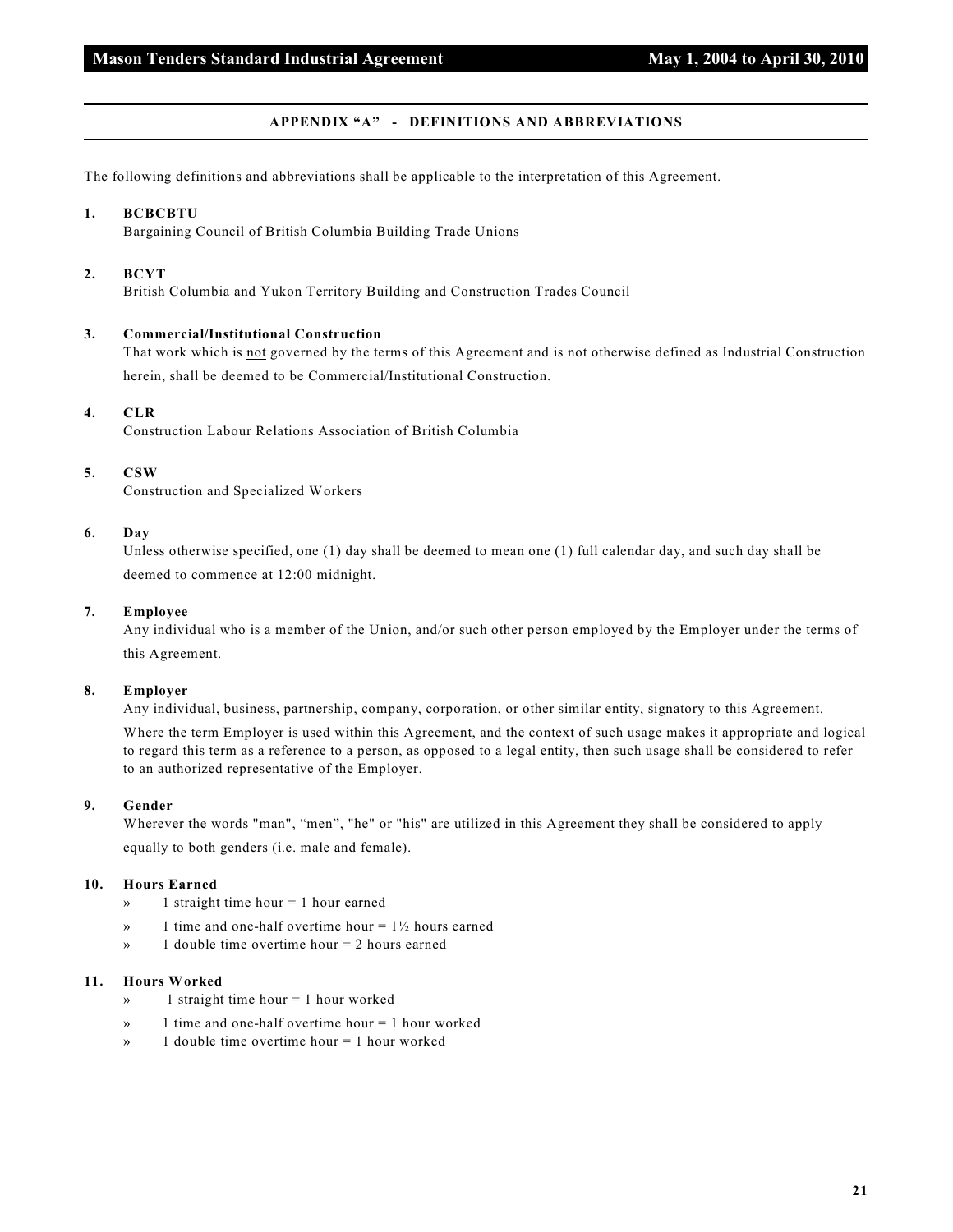#### **12. Industrial Construction**

Shall include, as examples: (i) manufacturing, (ii) production plants such as pulp mills, (iii) chemical plants, (iv)

refineries, including the transmission facilities, (v) meter pumping, (vi) compressor stations, (vii) munitions plants, (viii) mines, (ix) power generating plants, (x) bulk loading terminals, (xi) dams, and (xii) breweries, etc. The parties reserve the right to determine by mutual consent and prior to tender closing, any project not covered by the Industrial Construction definition which might fall within the category.

#### **13. LIUNA**

Laborers International Union of North America

#### **14. Local Resident**

A local resident shall be defined as any person residing within one hundred (100) kilometres by road of the project or,

where ferry travel is involved, within seventy-five (75) minutes travel time including ferry travel and road kilometres, and who has resided at a permanent address for a period of forty-five (45) calendar days in any city, town, village or district where the work is being performed.

#### **15. Lower Mainland**

The area of BC inclusive of: Abbotsford, Aldergrove, Anmore, Belcarra, Burnaby, Chilliwack, Coquitlam, Delta, Langley (City and Township), Maple Ridge, Mission, New Westminster, North Vancouver (City and District), Pitt Meadows, Port Coquitlam, Port Moody, Richmond, Surrey, West Vancouver and White Rock.

#### **16. LRB**

British Columbia Labour Relations Board

#### **17. MCA of BC**

Masonry Contractors Association of BC

#### **18. Mason Tender**

Any individual who is a member of the Union and/or is otherwise eligible to be employed under the terms of this Agreement.

#### **19. Out-Of-Town Project**

Any project to which an Employee does not travel daily from his/her residence. Notwithstanding the foregoing, any

project that is located more than two (2) hours travel, each way, from an Employee's residence, any project to which it is not practical for the Employee to travel daily from his/her residence, and any project to which it is not cost effective for the Employer if the Employee travels daily from his/her residence, shall be defined as an out-of-town project.

#### **20. Union**

Construction and Specialized Workers' Union Local 1611 and/or any other such LIUNA Local as may be established

whose membership performs work as governed by the terms of this Agreement. Where the term Union is used within this Agreement, and the context of such usage makes it appropriate and logical to regard this term as a reference to a person, as opposed to a legal entity, then such usage shall be considered to refer to an authorized representative of the Union.

#### **21. WorkSafeBC**

Workers' Compensation Board of BC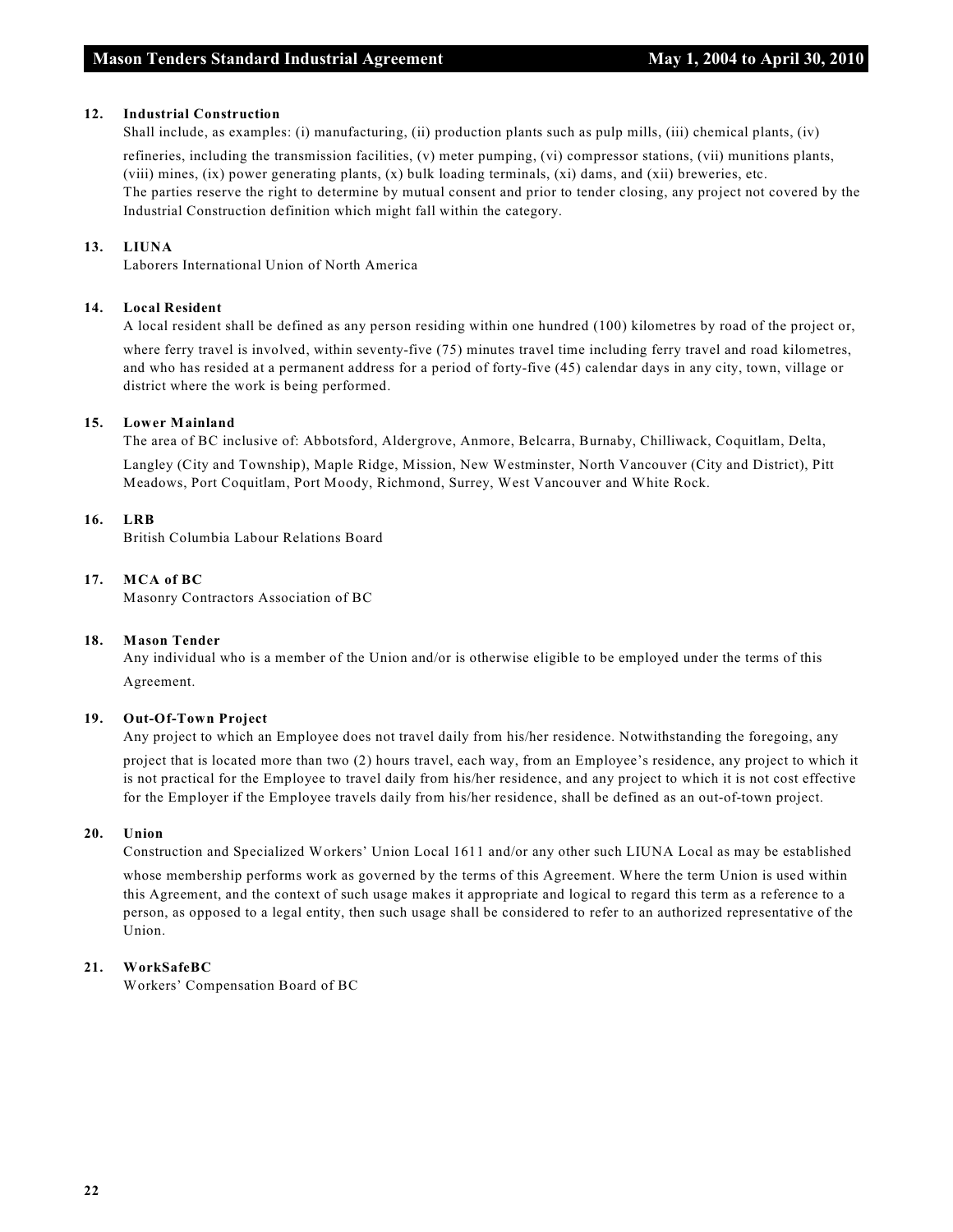#### **APPENDIX "B" - BC JURISDICTIONAL WORK ASSIGNMENT PLAN**

- **(1)** Both parties to this Agreement recognize and will strictly adhere to the Procedural Rules for the Umpire of Jurisdictional Work Assignments in British Columbia and other supplementary Rule(s), Agreement(s), and/or Memoranda as may be agreed upon from time to time by CLR and the BCYT. Should any provision or provisions contained in the above prove to be in violation of any legally effective Federal or Provincial statute, it is agreed that the prime parties to the said Agreements will re-negotiate such provision or provisions and all other provisions shall not be affected thereby.
- **(2)** The Employer shall, upon request, make known his intended work assignment. It is agreed that such intended work assignment shall be determined by the standards contained in the Procedural Rules and Regulations for the Umpire of Jurisdictional Work Assignments in British Columbia.
- **(3)** The participating Employer Association shall inform their stipulated members, in writing, of their responsibilities for the assignment of work, in accordance with the Rules and Regulations of the Plan.
- **(4)** The parties agree that all cases, disputes, or controversies involving jurisdictional disputes and assignments of work shall be resolved as provided in the Procedural Rules and Regulations provided for in the Plan for the Umpire of Jurisdictional Work Assignments in British Columbia. The parties agree that they shall comply with the decisions and awards of the Umpire of Jurisdictional Work Assignments established by the Plan.
- **(5)** The Union agrees that the establishment of picket lines, and/or the stoppage of work by reason of the Employer's and/or Umpire's assignment of work, are prohibited. No Local Union stipulated to the Plan shall institute or post picket lines for jurisdictional purposes.
- **(6)** Where the Employer makes an assignment of work to another constituent union or local union of the BCBCBTU, which is challenged under the Jurisdictional Assignment Plan, the Union shall not make any claim or bring any independent action for back pay or any other damages through the Umpire, arbitration, or the LRB, unless the Union has obtained a ruling from the Umpire in its favour, in which event the Union shall be entitled to claim damages through collective agreement arbitration for non-compliance with the Umpire's ruling for the period subsequent to the ruling.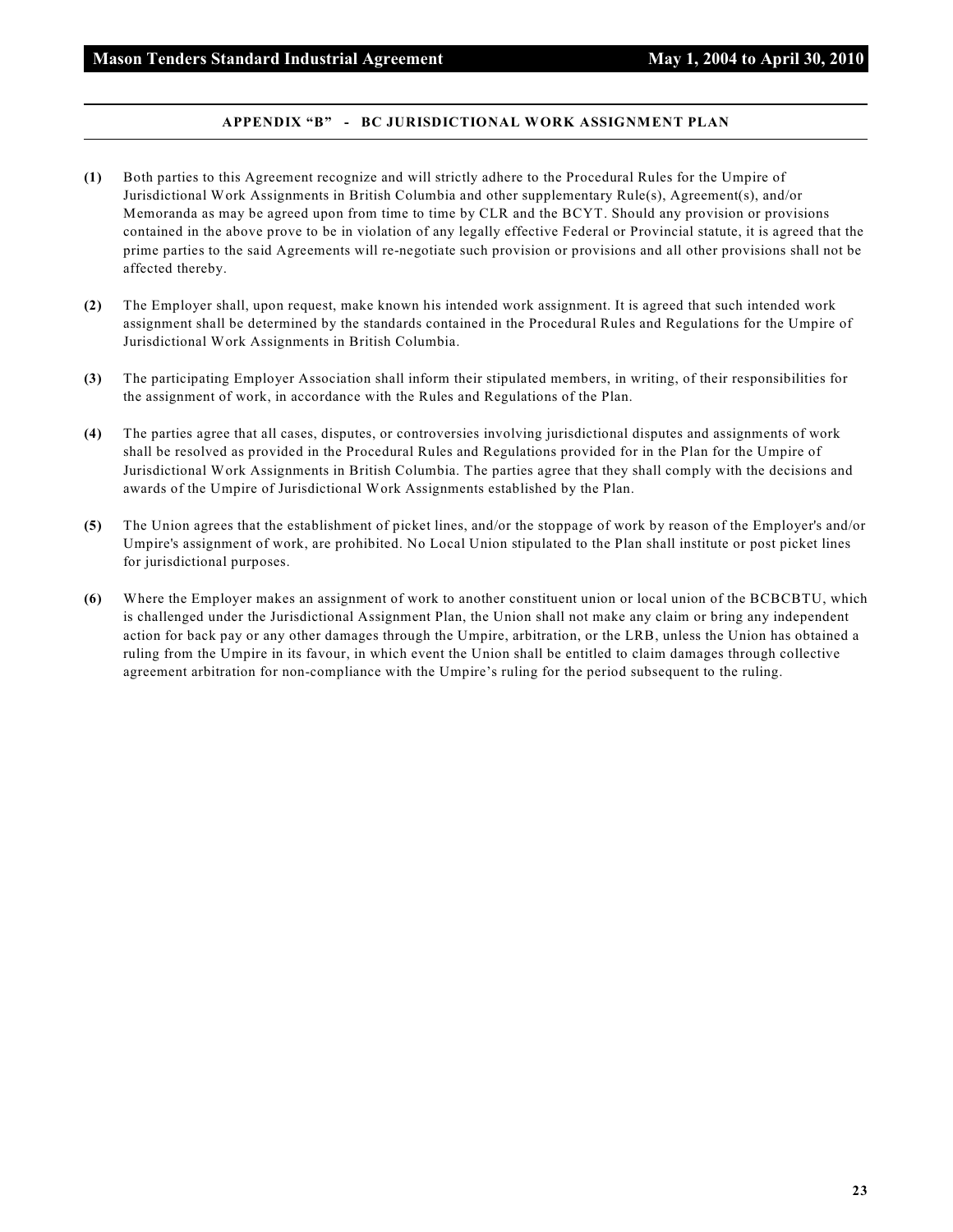#### **APPENDIX "C" - WAGE SECURITY BOND**

#### **(A) Requirement to Deposit and Maintain**

- **(1)** Any Employer who has been signatory to a Mason Tenders Agreement with the Union for less than three (3) years shall deposit and maintain with the Union an individual Wage Security Bond for a maximum period of three (3) years, for use in the event such Employer should default on the payment of wages, and/or any Employer contributions, and/or any Employee deductions as required under the terms of this Agreement.
- **(2)** Such individual Wage Security Bond shall be:
	- **(a)** of a type suitable to the Union,
	- **(b)** for an amount acceptable to the Union, although such amount shall not exceed twenty five thousand dollars (\$25,000.00),
	- **(c)** retained by the Union for use in accordance with (A) (1), and
	- **(d)** accompanied by a letter from the Employer authorizing such use by the Union.

#### **(B) Return of Wage Security Bond**

- **(1)** An Employer's individual Wage Security Bond shall be returned to such Employer not more than three (3) years after such Employer becomes signatory to this Agreement, or such earlier date as may be approved by the Union.
- **(2)** Notwithstanding (B) (1), in the event such an Employer ceases business within three (3) years of becoming signatory to this Agreement, the Union shall return such Employer's individual Wage Security Bond immediately upon being so informed, provided the Union is satisfied that the Employer has no outstanding wages, and that all Employer contributions, and/or Employee deductions have been remitted as required.
- **(3)** Notwithstanding (B) (1) and (B) (2), an Employer's individual Wage Security Bond shall not be returned to such Employer until at least one (1) year after such Employer has become signatory to this Agreement.